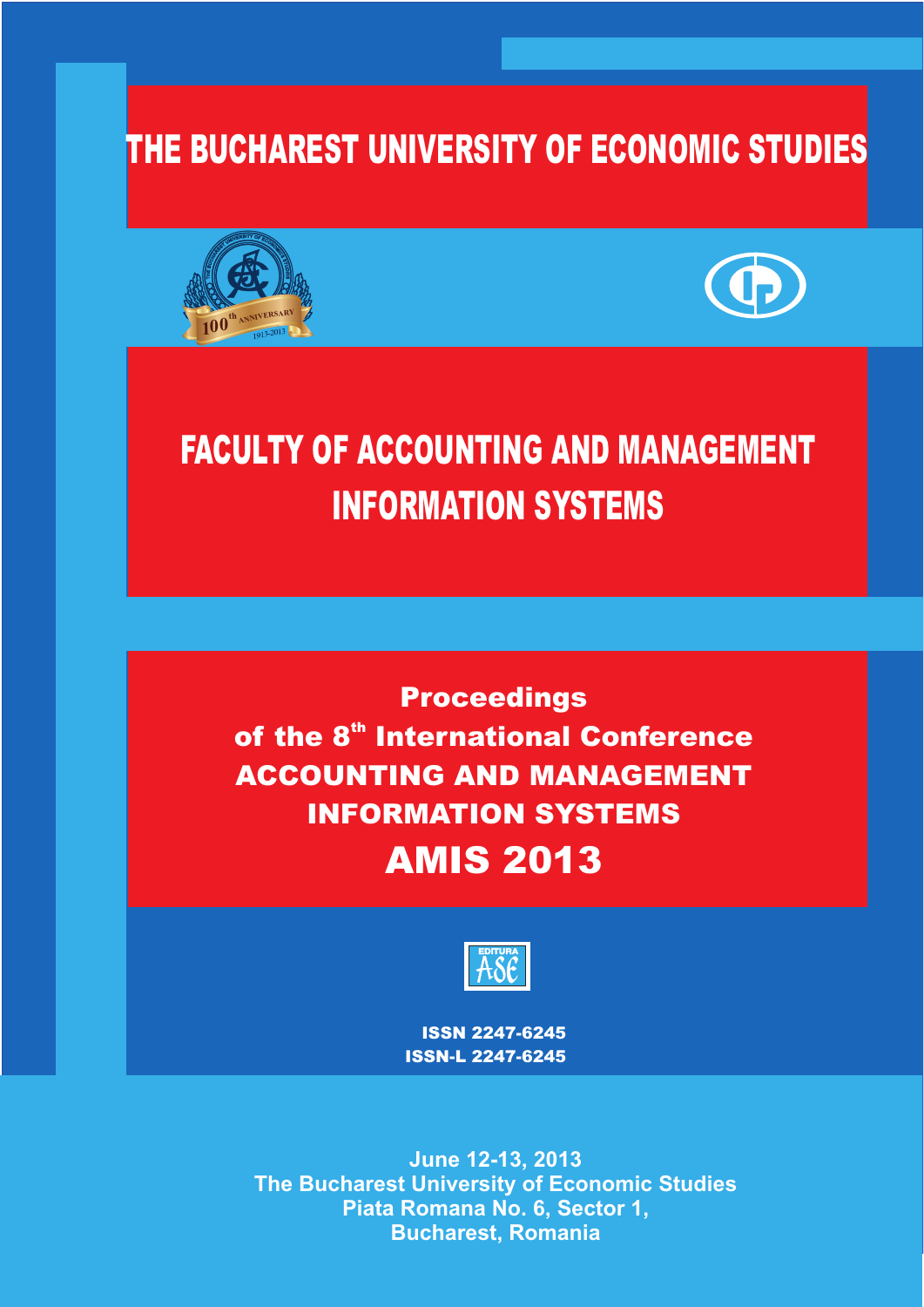**THE BUCHAREST UNIVERSITY OF ECONOMIC STUDIES** 







## **Proceedings of the 8th International Conference ACCOUNTING AND MANAGEMENT INFORMATION SYSTEMS AMIS 2013**

June 12-13, 2013 The Bucharest University of Economic Studies Piața Romana, No. 6, Sector 1 Bucharest, Romania

> ISSN 2247-6245 ISSN-L 2247-6245

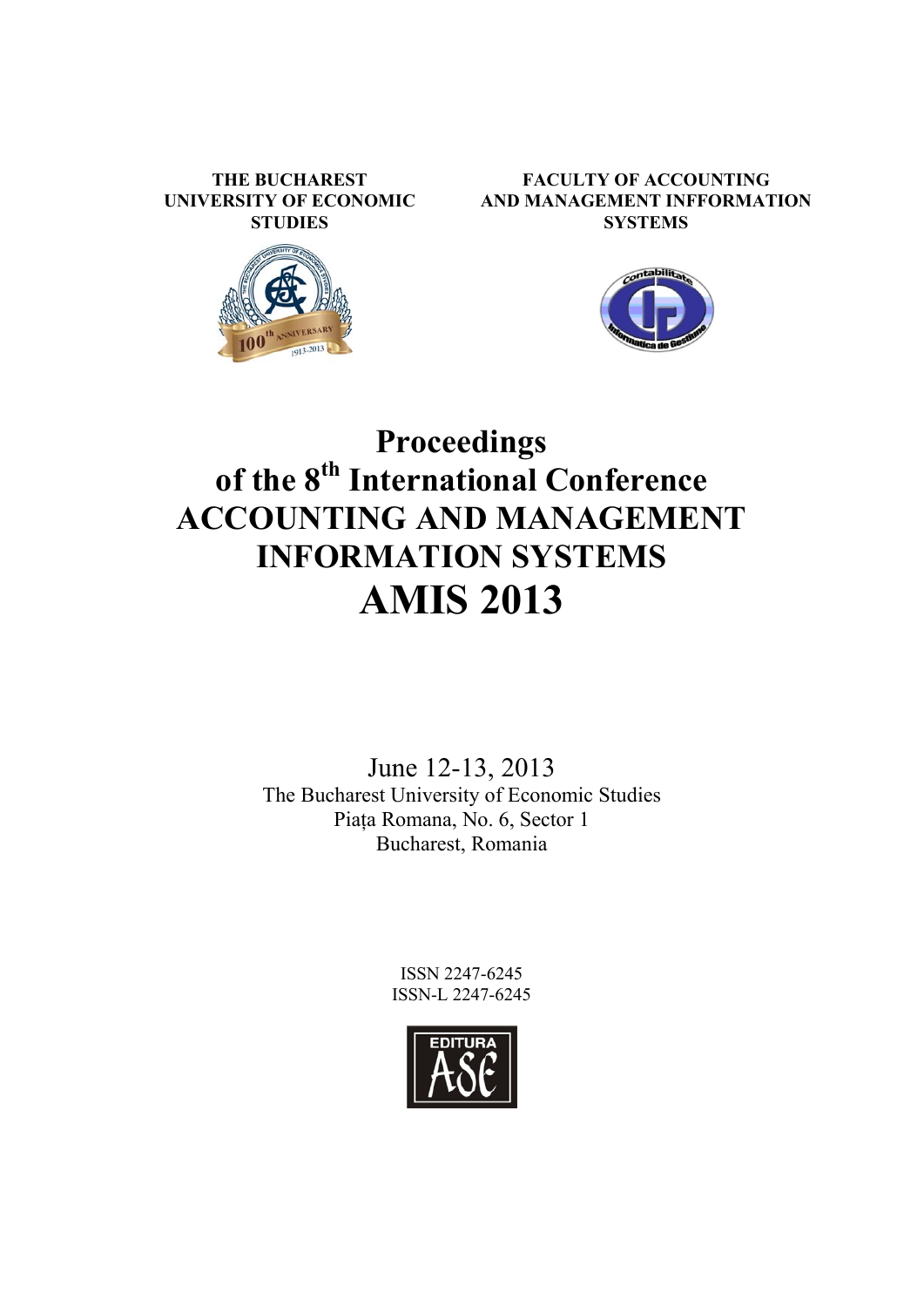### **PS1 Risk Management**

### **Chairperson:**  Luc PAUGAM, ESSEC Business School, France

## **THE CURRENT STATE OF RISK MANAGEMENT IN ITALIAN SMALL AND MEDIUM-SIZED ENTERPRISES**

*Selena AURELI and Federica SALVATORI* 

## **RISK MANAGEMENT ON AGRICULTURAL MARKET: THE CASE OF ROMANIA**

*Erica Cristina BALEA and Maria Mădălina BUCULESCU (COSTICĂ)* 

## **RISK ASSESSMENT OF FINANCIAL FAILURE FOR ROMANIAN QUOTED COMPANIES BASED ON THE SURVIVAL ANALYSIS**

*Mihaela-Alina ROBU, Ioan-Bogdan ROBU and Marilena MIRONIUC* 

**RISK MEASUREMENT IN THE INSURANCE INDUSTRY IN THE SOLVENCY II FRAMEWORK**  *Ana-Maria BURCĂ and ùtefan Daniel ARMEANU*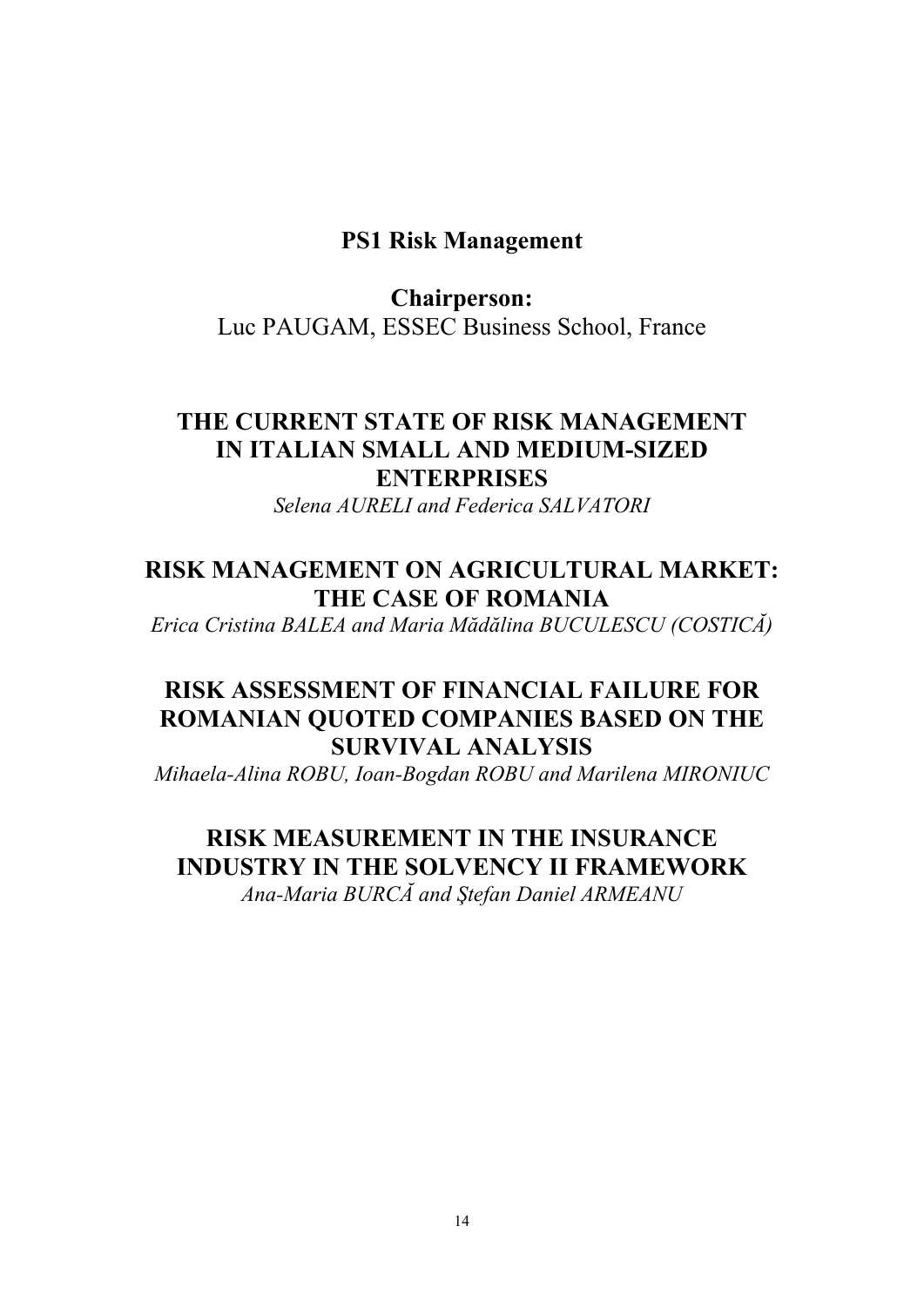## **THE CURRENT STATE OF RISK MANAGEMENT IN ITALIAN SMALL AND MEDIUM-SIZED ENTERPRISES**

Selena AURELI<sup>1</sup>,

*University of Bologna, Italy*  Federica SALVATORI *University of Modena and Reggio Emilia, Italy* 

#### **ABSTRACT**

*Risk management literature mainly refers to large companies. When it focuses on SMEs, risk management seems to be unstructured, reactive and solely in the hands of owner-managers. Further investigation is necessary, especially in Italy where SMEs are the backbone of the country. This research aims to identify the most important risks, SMEs' risk management organization, process and approach, as well as drivers, obstacles and benefits of a holistic risk management implementation. Ten case studies indicate that Italian SMEs are aware of the benefits of implementing holistic risk management practices, but constraints seem to be stronger than drivers. Companies are particularly concerned with financial risks, IT breakdown and exogenous events. Risk managers are never appointed and risk management processes are usually not formalized. Half of the companies behave fatalistically, others have introduced holistic risk management practices, and few cases show to be even more advanced.* 

#### **KEYWORDS**

 $\overline{a}$ 

*Risk management, risk approach, small businesses; SMEs, Italy*

#### **INTRODUCTION**

A lot has been said about risk management in the last decade, and as economic uncertainty grows the conversation over risk management is gaining popularity. Scandals, the financial crisis, natural disasters, and increasing uncertainty raise the question whether proper risk management practices are in place and to what extent they are being followed (Power, 2007). Several different risk management frameworks and guidelines have been developed, and most of the risk management literature that exists underlines the benefits of implementing a holistic and strategic approach to risk management for seamless integration with company performance management (Kaplan, 2009).

Banks, insurance companies and large corporations represent the main focus of professionals' and academia's attention. Actually, the available risk management standards and frameworks have been developed with reference to large companies.

<sup>1</sup> *Corresponding author:* Selena AURELI, Assistant Professor at Department of Business Studies, University of Bologna, Italy, email: selena.aureli@unibo.it.

The paper is part of a common research project developed by the two authors, however Salvatori wrote the Introduction, par. 1.1 and 3, while Aureli wrote par. 1.2, 2, 4 and the Conclusions.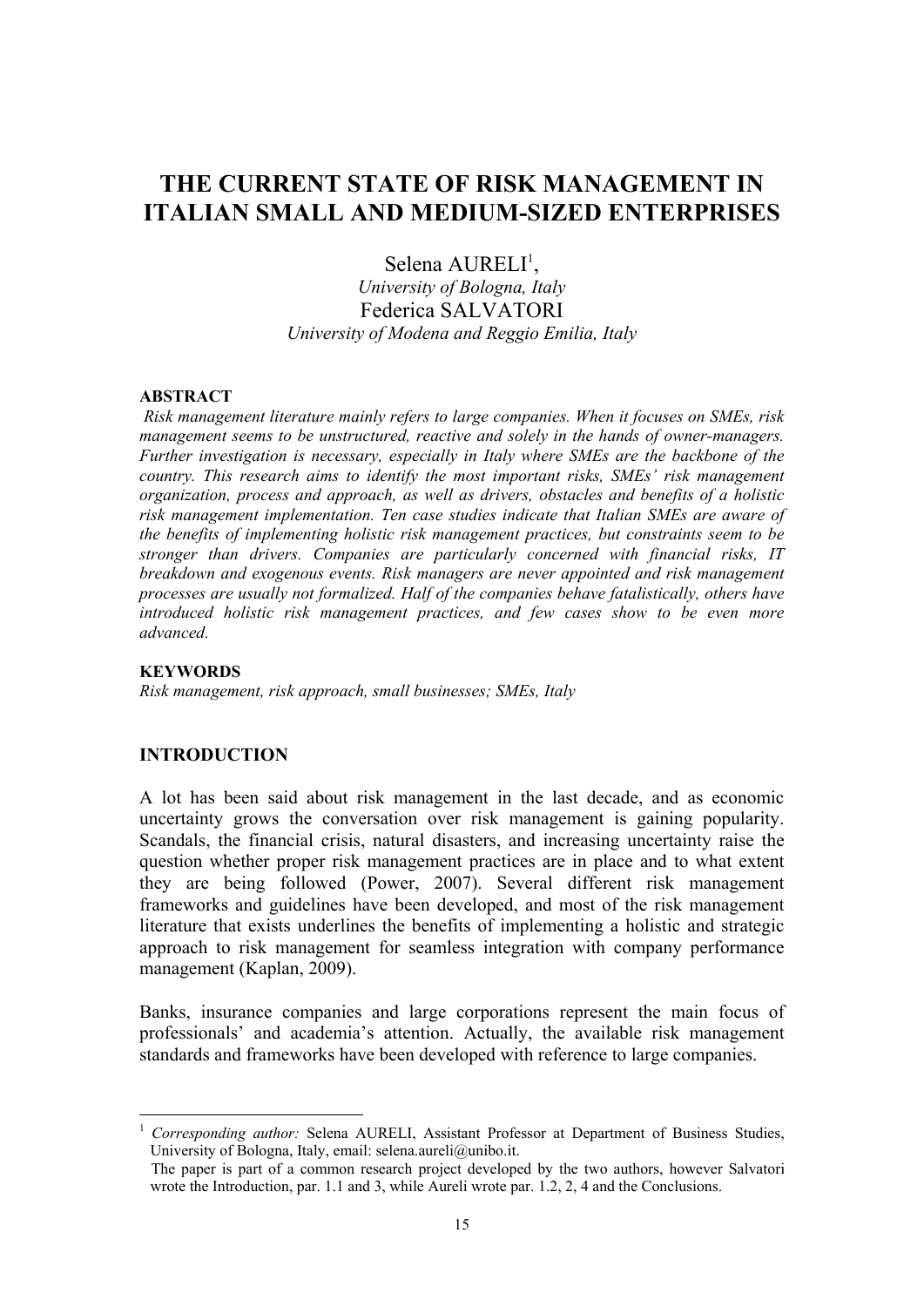On the contrary, research on risk management rarely focuses on small and mediumsized enterprises (SMEs).

One could argue that risk management in SMEs is different from the one proposed and investigated in large companies, because of their specific features (such as the role of the owner-manager) and constraints (e.g. lack of financial, technical and human resources) (e.g. Henschel, 2006; Raghavan, 2005). Nonetheless, the importance of risk management does not decrease with the size of the company. Also SMEs have to face the challenge of how to remain viable amidst an increasing competitive market.

Previous research that focused on SMEs shows the important role of the ownermanager and the presence of a risk management process that is rudimentary at best. Risk management practices are poorly formalized and scarcely linked with the strategic planning (e.g. Henschel, 2006; ICAEW, 2005; Pradala and Bandula, 2012).

With reference to the current state of risk management in Italian SMEs, no recent research can be reported, with the exception of one conducted by Verbano and Petroni (1997), despite the fact that SMEs account for 98% of the entire business population and employed more than 60% of the total Italian work force in 1990s (OECD, 1998).

Thus, this paper addresses two research questions: what are the features of current risk management practices in Italian SMEs? Do SMEs adopt the same systems or frameworks of those adopted by large companies to manage risks? The answers are given by investigating some Italian SMEs working in the manufacturing sector. Partially following the research carried out by Henschel (2006), this study aims at understanding SMEs' state of risk management by examining: (a) the array of risks considered important, (b) the risk management organization, (c) the risk management process, (d) the risk management approach currently adopted, and finally (e) drivers, obstacles, and benefits associated to the implementation of a holistic risk management approach.

The paper is structured as follow. First of all, it provides a review of the literature that describes the rising importance of risk management, the features of a holistic risk management approach, and the state of the research about risk management in SMEs. Par. 2 describes the methodology chosen, followed by the description of the case studies (par. 3), discussion (par. 4), and conclusions. (par. 5).

#### **1. LITERATURE REVIEW**

#### **1.1. Increasing importance of enterprise-wide risk management**

Companies are increasingly required to manage risks and uncertainty, while they also recognize the benefits of implementing risk management systems in order to produce long-term value. In the managerial perspective, risk has been mainly defined as either the possibility of a negative economic consequence of an event (Crouhy *et al*., 2006) or a situation with a two-sided outcome - i.e., potential loss or gain (Rahardjo and Dowling, 1998; Liebenberg and Hoyt, 2003). In any case, the concepts of risk and uncertainty are deeply related, since the former does not exist without the latter (Hetland, 2003).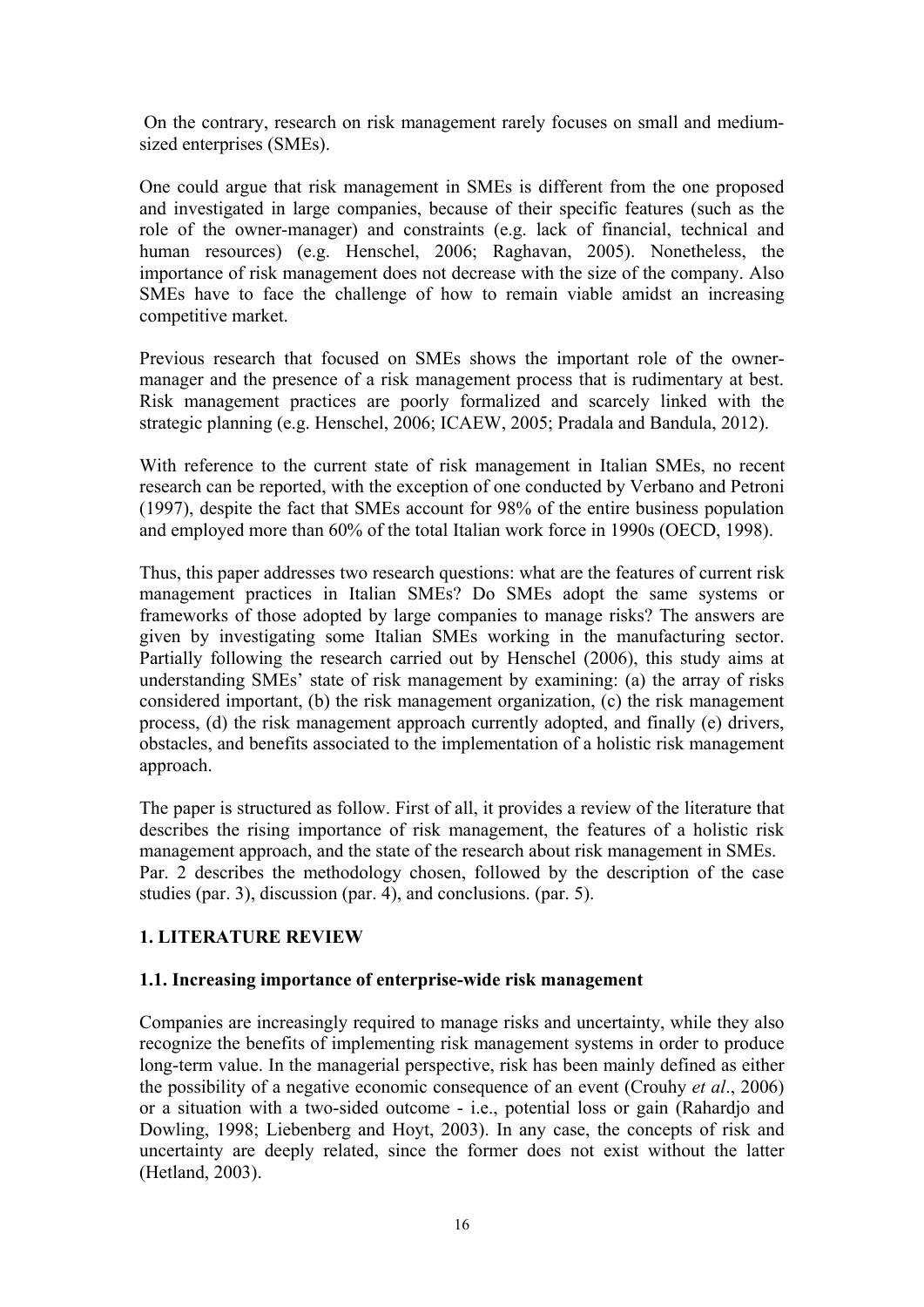Uncertainty generates the possibility that future events, both positive and negative, might produce a reality with unwanted or unexpected characteristics (Renn, 1998; McNamee, 1998). Risk management is not about how to avoid or reduce risks, but about the adequateness of risk taking: how to actively select the type and the level of risk that is appropriate for the firm to take (AICPA, 2008; Crouhy *et al*., 2006).

The roots of risk management date back to the 1960s in the insurance sector. Since then, many advancements have been made in order for companies to face a "riskier society", but many of these same advancements have been developed out of reaction to embarrassing corporate scandals, natural disasters and, last but not least, economic downturn.

Risk management approaches have evolved, shifting attention from just quantifiable risks to incorporating even more difficult risks to manage - unquantifiable risks. Moreover, risk management evolved from the so called "silos" approach, that addresses primarily insurable risks and financial risks within the single business unit or function, to an enterprise-wide one (Beasley *et al*., 2005) that allows the recognition of interdependencies among risks, the identification of the overall risk exposure and the connection to the strategy.

Although some authors interpret this process as an evolution in risk management practices (i.e. Sadgrove, 1997), others argue their actual coexistence (i.e. Mikes, 2005).

The emergence of holistic risk management is aligned with the shift from a reactive risk management approach to a proactive one (Smallman, 1996). The former considers just risks that are perceived as immediate threats and therefore quantified by decision rules based on predetermined risk tolerances. A proactive approach rather recognizes the limits of forecasting and, in turn, the inadequacy of the related risk retention and risk acceptance decisions. Therefore, companies must avoid, prevent, and reduce their exposure to risks.

The link between risk management and strategy has been emphasized, since risk pertains to the uncertainty involved in decision-making and nonetheless with strategic planning (Baird and Thomas, 1985). All frameworks that have been lately developed as enterprise-wide, such as the COSO ERM (COSO, 2004), AS/NZS 4360:2004, FERMA and ISO 31000:2009, share the premise that risk management strategy should be developed to align risk strategies, business objectives and key strategies.

Enterprise-wide risk management systems look at the array of risks to which a company is exposed in a holistic fashion, and they are based on specific activities namely risk identification, assessment, responses and control. The risk identification activity can use a number of analytical (e.g. flow charts, cause and effect analysis, checklists of risk categories and factors) or creative tools (such as brainstorming, interviews, scenario planning, Delphi method). Once the sources of risk to which the company is exposed have been identified, risk evaluation and analysis support the prioritization.

Such activities are based on categorization of risks and the estimation of both their likelihood and impact. When the quantification of impact is not possible, the company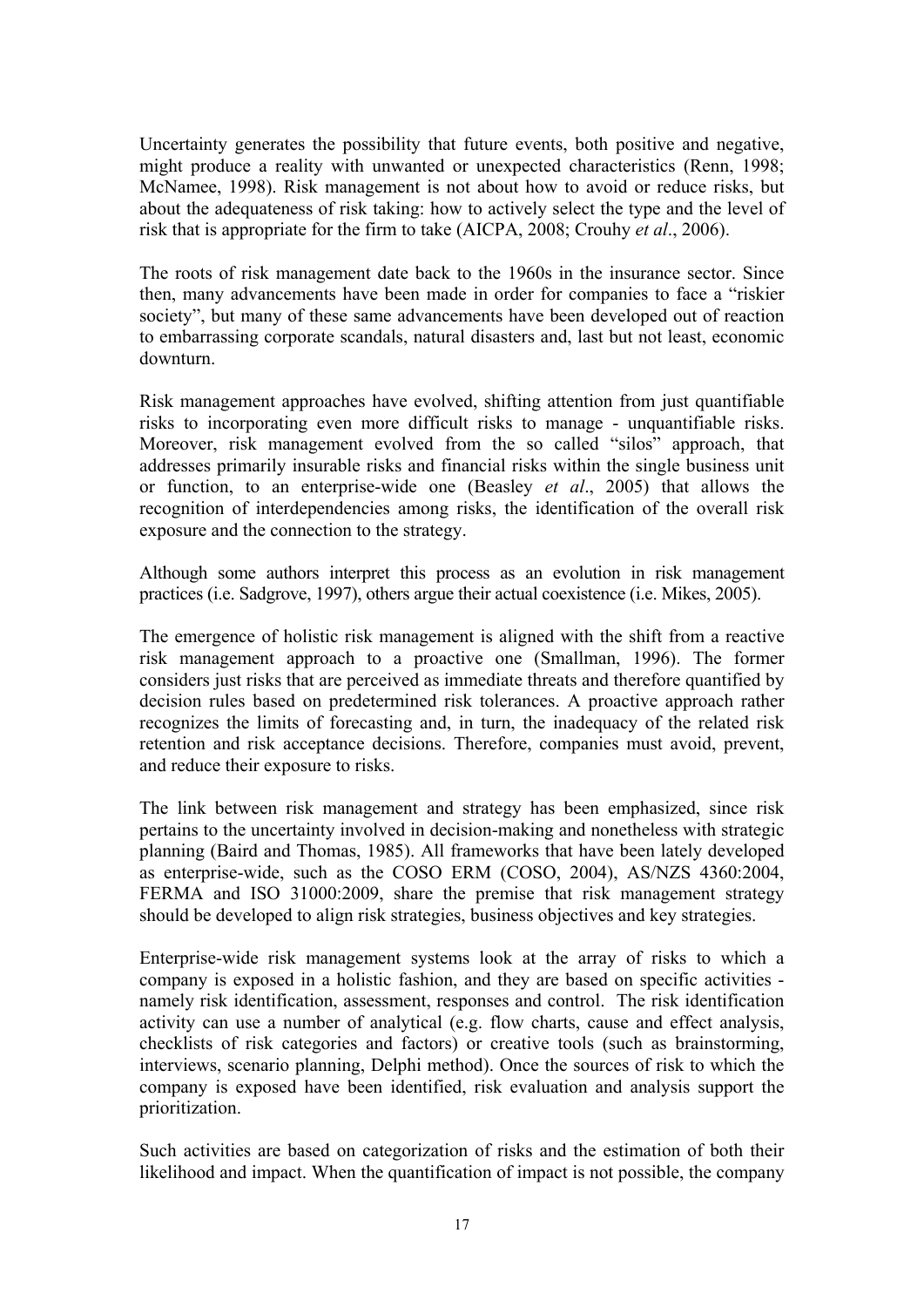recurs to quantitative (e.g. statistical) and qualitative methods (e.g. experience). The prioritization allows choosing the best way for handling risks: risk avoidance or prevention, risk reduction, risk transfer, and risk acceptance. Overall entity risk or business unit risk should be assessed as well, recurring to aggregated risk measures or translating different risk measures into a common unit of measure (i.e. earning per share). Internal communication is an important part of the risk management process as and information must flow throughout the organization. There must also be a tool in place to evaluate the adequateness and effectiveness of the risk management processes as they are being implemented.

The effectiveness of a holistic risk management approach relies on efforts at every level of the organization. The Board of Directors has the ultimate responsibility of understanding the risks of the company. They too must ensure that risk management processes are being effectively implemented by senior executives and risk management professionals and are functioning as designed (Branson, 2010). The board should devote time to discuss and analyze information about the entity's risk management program and the most significant risks impacting the company's ability to reach strategic objectives. The primary risk oversight responsibility may be assigned to a Risk Management Committee established within the Board. Often a Chief Risk Officer (CRO) is also appointed (Mikes, 2010). Moreover, the Internal Audit function plays an oversight role by monitoring the effectiveness of risk management processes designed and implemented by senior management.

Many authors have identified the benefits of implementing Enterprise Risk Management, such as the improvement of decision-making, accountability, reputation (The Conference Board, 2005), and long-term performance (Nocco and Stulz, 2006). However, many are also the obstacles: complexity of analysis, different risk perception among actors within the company, change of mindset of managers (e.g. Hagigi and Sivakumar, 2009).

Research about risk management mainly focuses on large companies. When a company grows, the risks it is exposed to changes in scope, nature, and timing. In fact, many authors have indicated that firm size is among those contingency factors that affect the ERM implementation and showed a positive relation between the firm size and the greater deployment of ERM (e.g. Beasley *et al*., 2005; Gordon *et al*., 2009; Hoyt and Liebenberg, 2010).

Holistic risk management systems may be more easily found in large companies because of their need for a more effective enterprise-wide risk management technique, but also given the greater amount of resources available.

#### **1.2. Risk management systems in SMEs**

SMEs are the backbone of many OECD countries. They account for 60 to 70% of jobs in most OECD countries, with a particularly large share in Italy where organizations with less than 100 employees account for 98% of the entire business population and employed 63.7% of the total Italian work force in 1990s (OECD, 1998). Also today, SMEs continue to play a vital role in Italy as well as in Europe despite the current economic and financial crisis: it is estimated that in 2012 SMEs accounted for 67% of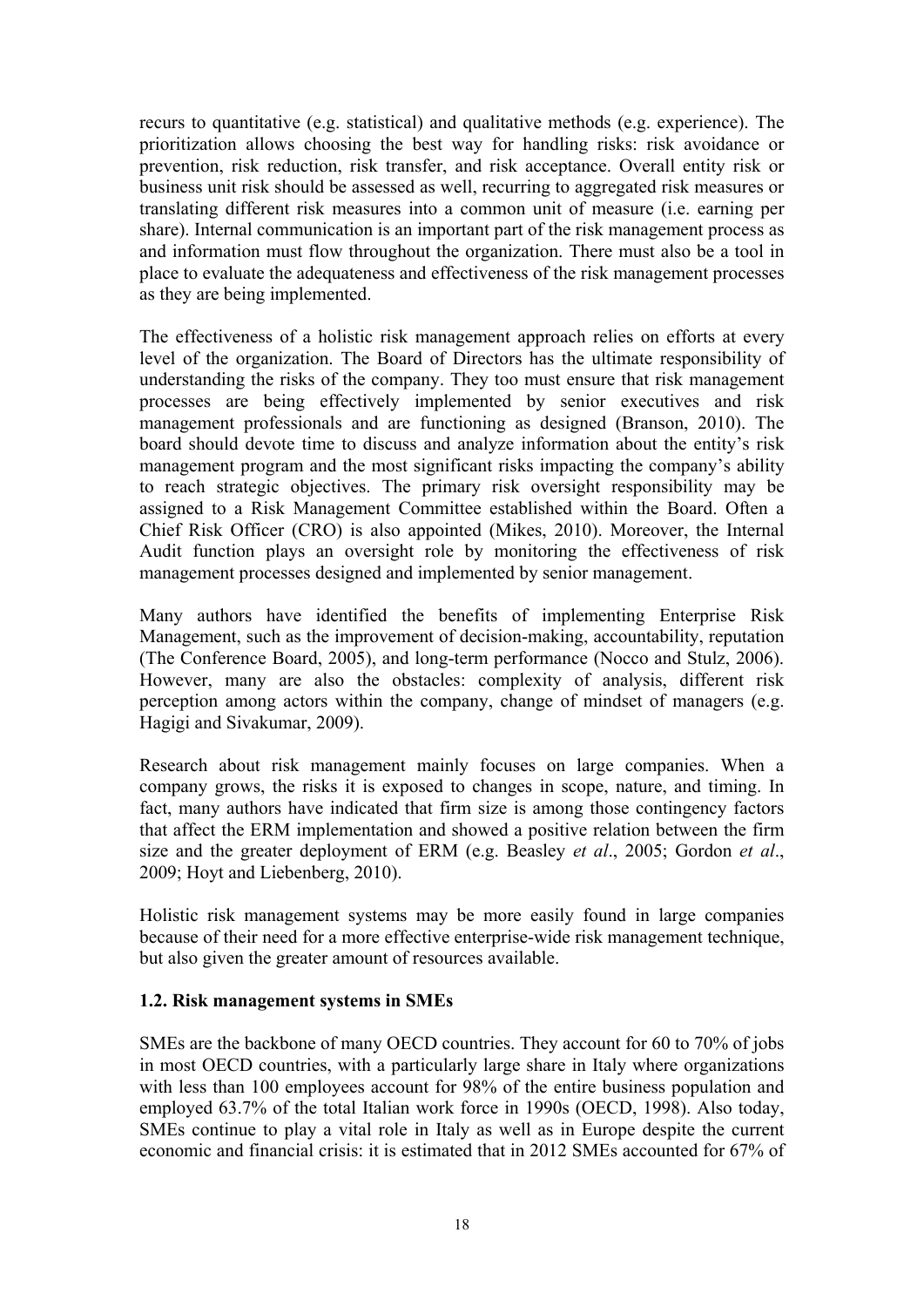total employment and 58% of gross value added (GVA) of the European Union (European Commission, 2012).

Like their larger counterparts, SMEs might obtain several benefits from having a robust and overall risk management. Despite many constraints that can hinder its deployment, there are several reasons for implementing risk management systems.

Firstly, SMEs are particularly sensitive to business risk and competition that can be better handled by implementing a comprehensive and formalized risk management system. Also, they are quite vulnerable under many perspectives: technicalproductive, third-party liability, financial, human resources, and protection of intellectual property (Verbano and Petroni, 1997).

Secondly, Basel II had sensibly increased uncertainty in SMEs. Even if Basel's pillars do not require companies to implement a formalized risk management system, they demand banks to assess how the companies deal with the opportunities and risks related to their development. This implies a tailored approach to SMEs about which information are lacking in order to assess the credit risk (Altman *et al*., 2008).

Moreover, they must face high competition without the possibility of working on the margins and little chance of engaging in technological innovation (Raghavan, 2005).

SMEs face obstacles regarding risk management implementation. It is well-known that, conversely to large listed companies, small firms lack the financial and human resources to specifically handle risks. A proper risk management system requires adequate funds and enough resources and management attention. Moreover, SMEs are often characterized as lacking professionalism, infrastructure, and having an overdependence on one or two key persons. There are findings suggesting that SMEs have a less developed, formalized, and professionally structured risk management system than large enterprises, but little research has actually focused on risk management in SMEs.

With regard to the specific risks SMEs are exposed to, Pradana and Bandula (2012) find that strategic risks, operative risks, and financial risks are dominant. While ICAEW (2005) identified people, ICT and market changes as the most important risk areas.

SMEs do not engage in a well structured nor systematic or standardized risk management (Henschel, 2006; Matthews and Scott, 1995). When in place, the risk procedures are less formalized then those adopted by large enterprises because as business grows, the need for formal processes of accountability and monitoring increases (ICAEW, 2005).

Scarce resources do not allow smaller companies to perform sufficient analysis to identify their risks and assess them. For example, Islam and Tedford (2012) suggest that SMEs should more often recur to risk indicators for identifying operational risk determinants that can later be considered in strategic decisions.

The owner-managers mainly adopt informal approaches and unorganized procedures based on their knowledge and past experiences to identify and handle risks (Pradana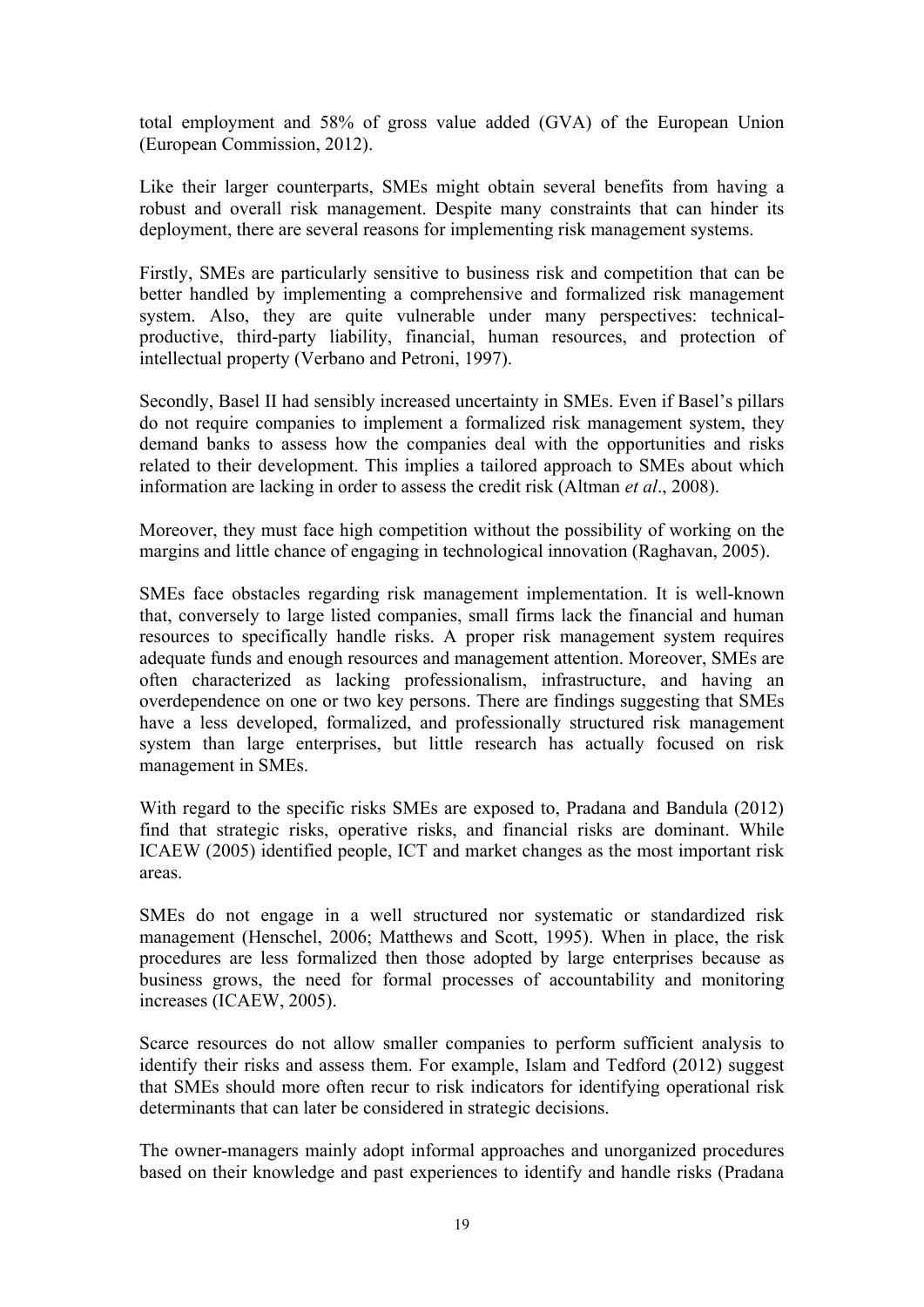and Bandula, 2012). Risks seem to be managed in an isolated fashion and specific risks are under discussion more often than the company's risk profile (ICAEW, 2005). SMEs risk management techniques are primarily limited to risk avoidance actions, and to a lesser extent, risk transfer through insurance activities. Most risk activities are constructed reactively, thereby limiting the enterprise resources available to address the risks (Smit and Watkins, 2012).

Finally, SMEs are less likely to have a high degree of formal monitoring and performance evaluation (ICAEW, 2005). Management control systems in SMEs are quite basic, thus rarely there is a link between risk management and performance management as deemed necessary by the literature and the practices (Henschel, 2006).

The link between risk management and strategy is debated. Small businesses are less likely to have a business plan with a strategy which is communicated to all staff members. On one hand, the ICAEW research (2005) showed that the 70% of SMEs actively considered risks in the business plan's strategy. On the other hand, Henschel (2010) as well as Pradana and Bandula (2012) state that the integration of the identified risks into business planning is not well developed in SMEs. Without such integration the firms are unable to determine the company's entire risk position.

Looking at the organization of risks, many researches underlined the role played by the owner-manager. Most of SMEs do not have the necessary resources to employ specialists at every position in the firm (Matthews and Scott, 1995). Thus, often there is not a risk manager, but the management of risk tends to be strongly concentrated in the hands of owner-managers that supervise and review risk management (Henschel, 2006; Pradana and Bandula, 2012) as well as dominate the decision-making process.

Their beliefs, attitudes and knowledge toward risks are crucial for how systematically risks are handled. While Pradana and Bandula (2012) indicated that owner managers did not invest much time in developing and implementing risk strategy within their firms, Smit and Watkins (2012) showed that owner-managers are often ignorant about the risks their enterprises face and respond to them by deploying risk management techniques reactively and ineffectively. However, given the size and managerial structure of SMEs, which favours close relationships between owners, managers and operators, it would be simple to establish and use a strategic risk management function (Smit and Watkins, 2012).

With reference to the Italian context, risk management systems are at a primordial stage of implementation even in large companies. Compared to other countries, further efforts need to be made in Italy to promote the adoption of integrated risk management systems (KPMG, 2010; Protiviti, 2011; Aureli and Salvatori, 2012). Consequently, Italian SMEs are not expected to be more advanced than the ones operating in other countries. This is suggested also by a dated work of Petroni and Verbano (1997) whose results indicate that administrative directors following an insurance approach mainly handled risk management in Italian SMEs. Moreover, conversely to large listed companies, regulations (e.g. Legislative Decree n. 81/2008 "Safety and heath on the workplace") may not be the driving force for Italian SMEs to establish or improve risk management practices, though they still need to comply with the Civil Code requirements that disclose the main risks and uncertainties in financial reports.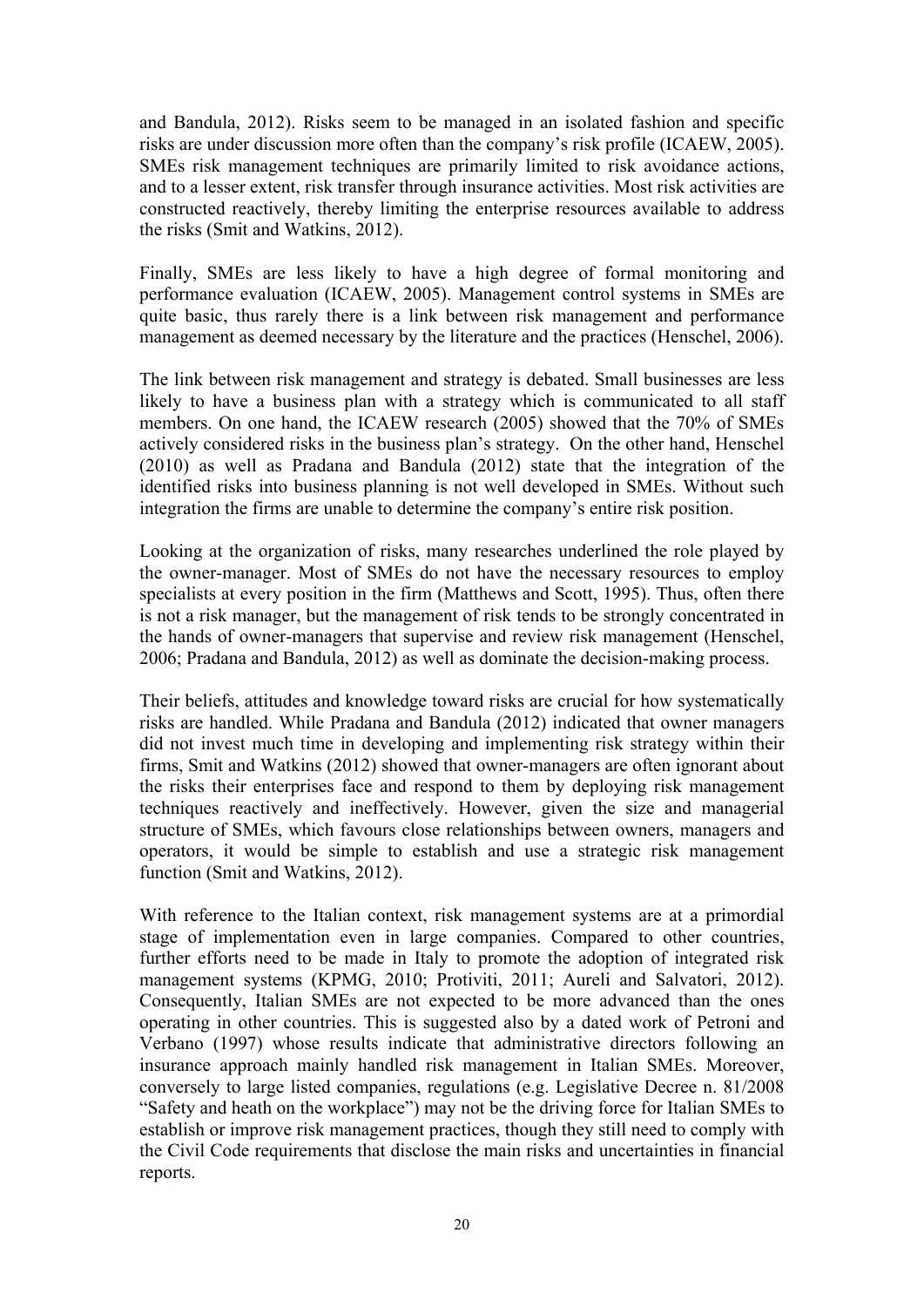#### **2. METHODOLOGY**

The paper aims to investigate the risk areas of SMEs, their current risk management practice as well as perceived obstacles, benefits, and drivers of a holistic risk management approach. Considering these explorative goals, the qualitative methodology appears to be the most adequate one, especially when aiming to obtain personnel's perceptions about obstacles and drivers to risk management implementation.

As suggested by many authors, qualitative studies are of value as quantitative ones. They may contribute to improve academic research in the filed of accounting, control and finance (Otley and Berry, 1998; Berry and Otley, 2004). Although this is not the aim of the authors, qualitative research can even contribute to develop new theories (Eisenhardt, 1989). Surveys showed not to be appropriate as feedback from a previous attempt made by the two authors to investigate SMEs with an online self-administered questionnaire generated very poor response rates. Moreover, codified questions about 'standard' elements which constitute a risk management system resulted improper to bring out SMEs' risk management activities which are characterized by a great variety and are difficult to standardise.

Standardized surveys need to include questions that have the same meaning to all participants to provide reliable results, but this is not the case regarding SMEs' interpretations of concepts related to risk management. Thus, case studies have been preferred as they also contribute to a more holistic and richer contextual understanding of the field results (Scapens, 1990, 2004; Siggelkow, 2007).

The case studies are based on interviews conducted with the use of semi-structured questionnaires and refer to ten Italian joint-stock manufacturing companies whose size is either small or medium according to the categorization provided by the European Recommendation 2003/361/CE.

The companies have been identified through the collaboration of two local employers' associations - one located in North Italy (Verona) and one in the South (Taranto) belonging to the Confederation of Italian industries (the main organisation representing Italian manufacturing and services companies). The choice of different locations was made in order to avoid possible results related to the territory (i.e. the emergence of a specific organizational behaviour due to companies' belonging to the same industrial district).

Excluding financial institutions, micro companies as well as large companies, a list of 40 companies has been provided by the Employers' Association of Verona, while the database provided by the Employers' Association of Taranto was made of 24 companies.

An invitation to participate to the research, enclosing a presentation of the questionnaire, was sent to the 64 companies composing the sample in order for them to have a general idea about the topic under investigation.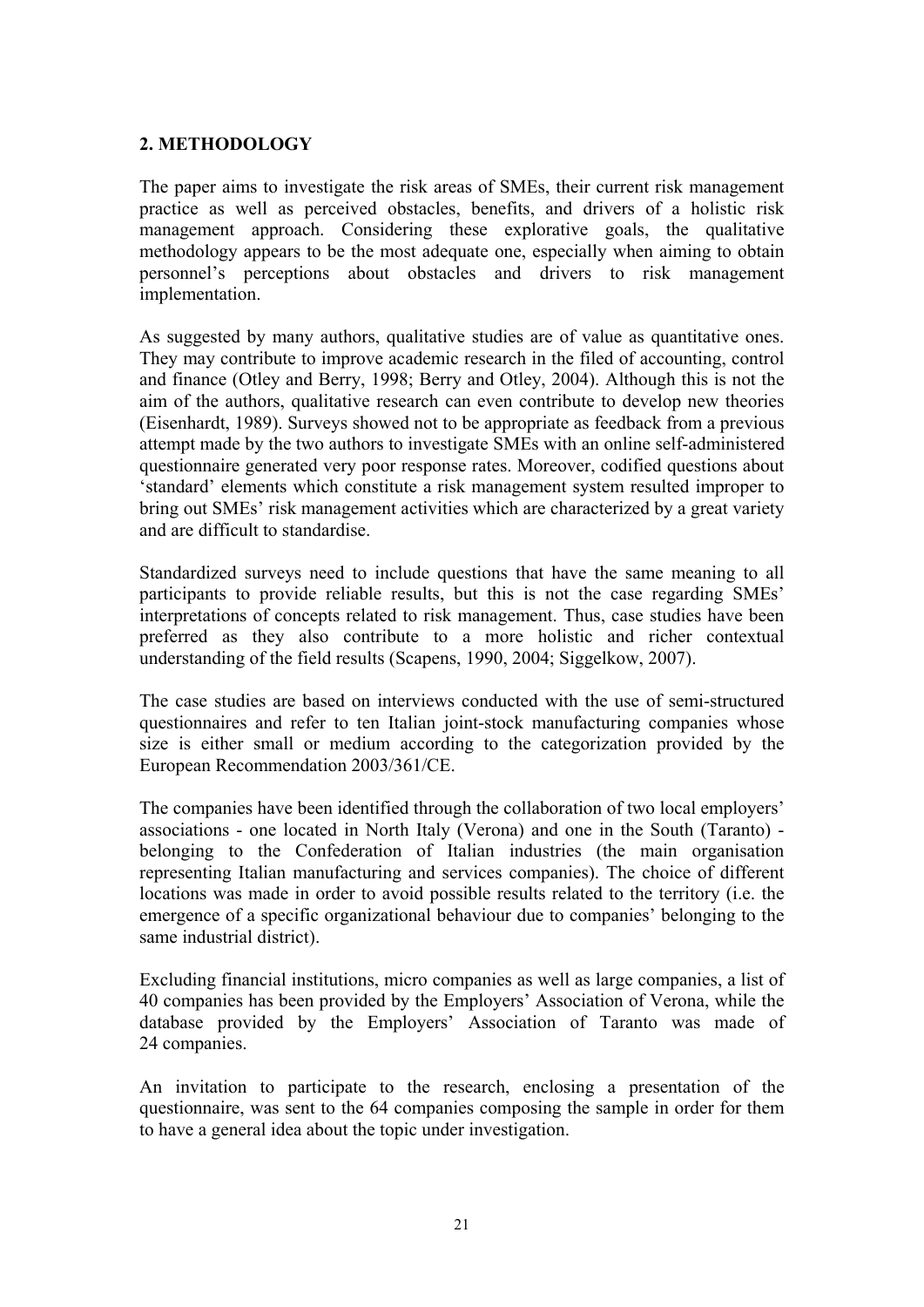Just 10 companies accepted to participate in the research (8 located in the Taranto Province and 2 in the Verona Province). Self selection bias could be relevant in case of a quantitative research. However, this different response rate suggests that companies in Taranto are more responsive to this topic.

These 10 companies belong to different industries: wood, wine, graphics, fixtures, petrochemical, and textile and they differ in size. In terms of number of employees, there are only two small companies (companies C and G) and among medium-sized companies there is on organization which can easily upscale to the category of large company (see the following Table 1).

|           | <b>EMPLOYEES</b> | <b>TURNOVER</b> | <b>TOTAL ASSET</b> | <b>SECTOR</b> |
|-----------|------------------|-----------------|--------------------|---------------|
| Company A | 87               | 5.312.540       | 5.779.510          | Textile       |
| Company B | 249              | 35.302.120      | 42.386.829         | Fixture       |
| Company C | $10*$            | 8.436.981       | 10.322.456         | Textile       |
| Company D | $182*$           | 16.448.536      | 19.060.945         | Textile       |
| Company E | 51               | 13.216.566      | 6.068.280          | Chemical      |
| Company F | 68               | 14.114.137      | 27.837.717         | Wood          |
| Company G | $22 *$           | 8.770.133       | 13.217.737         | Wine          |
| Company H | 77               | 7.927.068       | 8.985.414          | Graphic       |
| Company I | 121              | 5.728.428       | 13.470.165         | Textile       |
| Company J | 90               | 19.547.025      | 20.341.140         | Fixture       |

**Table 1.** *Companies by number of employees, turnover, total assets* 

Company data refer to year 2010 with the exception of (\*) referring to 2011

Face to face interviews have been conducted with the help of a semi-structured questionnaire administered by one researcher (occasionally two). They lasted about one hour and a half. On one hand, the interviewer-administrated questionnaire has been chosen over the mere interview, because of the complexity of the topic and the large number of aspects to examine, the time constraints and the potential for more comparability among responses. On the other hand, this mode of administration has been preferred to self-administrated questionnaire because the presence of a friendly investigator can increase response rates, maintain motivation with long questionnaires, probe for responses, explain and simplify questions, favor responses using techniques for aiding recall of events and behavior, and control the order of the questions.

Of course, this method is not free of weaknesses such as the bias introduced by the interviewer' perceptions and interpretations of the answers (Bowling, 2005).

Four parts of the questionnaire follows the study conducted by Henschel (2010). As Henschel (2010) did, risk areas, risk management process, and risk management organization are investigated. The investigation of risk areas supported the understanding of what risks are considered important and correlate them with the management processes. The fifth part enlarges the scope of the research compared to Henschel's by investigating drivers, benefits, and obstacles to risk management implementation.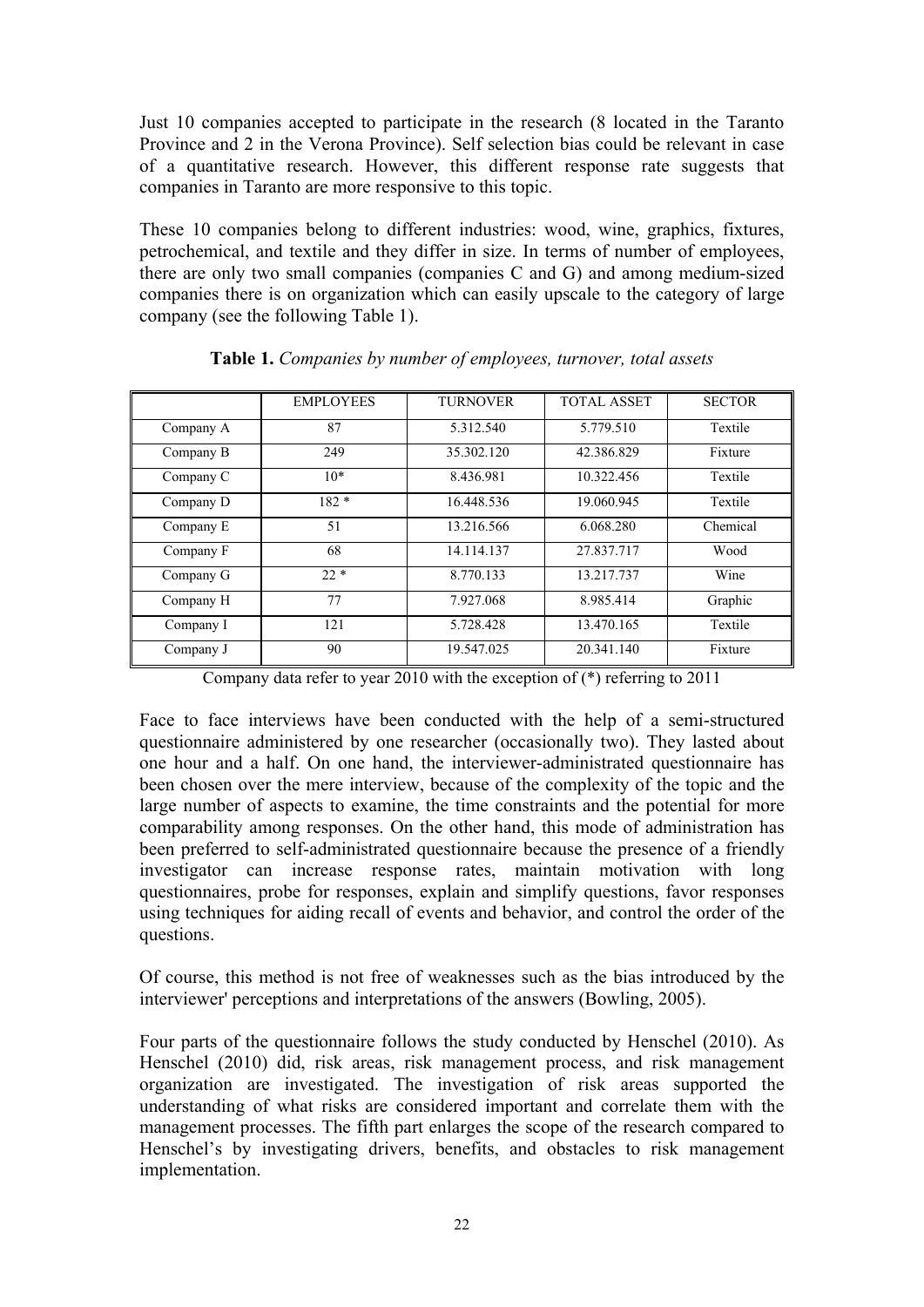Each area and sub-areas of the questionnaire had a blank space in order for the interviewer to insert comments and additional information (i.e. a specific type of risk not included in questionnaire's list or additional actors involved in the evaluation and management of risks).

None of the ten companies analyzed has appointed a risk manager. Thus, the questionnaire has been usually administered to the Head of the Finance and Control Department since this person acknowledges the corporate objectives and policies, collaborates with the CEO or the general manager, contributes to ensure the company's compliance to law, provides guidelines for HR, coordinates management, financial, and budgeting processes and policies and, finally, takes care of the relationship with external parties. Where the Finance and Control Department was not established, questions have been addressed to the Accounting or Administrative Department (SMEs usually do not have a specific function for finance since investments and financial decisions are strictly handled by the owner-manager and control activities are delegated to accountants that prepare annual reports). In case there was no Administrative Department, the person in charge of supervising accounting and control activities was taken as reference.

#### **3. RESULTS**

The results of the research are disclosed without separation among the single case studies because of length constraint, but rather dividing them by research areas: a) main risk areas; b) risk management organization, c) risk management process, d) risk approach, e) benefits, obstacles, and drivers.

Moreover, company names cannot be disclosed because the disclosure was not authorized by the respondents.

Four of the companies are family-owned and managed meaning that there is no separation between ownership and control. The others companies have a managerial approach to business, which means the appointment of one or more professional top managers.

Regardless of the management approach, seven out of ten have implemented a management accounting system and eight have a planning system in place. The budget is mainly used for programming and controlling costs and contribution margins rather than financial aspects.

#### *a) Main risk areas*

The respondents were asked to rank the importance of the risks their company is exposed to. Risks were divided into eight categories: risks from external events, financial risks, environmental risks, IT risks, human resources risks, business risks, strategic risks, and product-related risks. Since categorization can open some subjectivity, risks belonging to each category were explicated (e.g. financial risks were divided into commodity risk, credit risk, liquidity risk and so on). At the same time what are usually defined as operative risks has been divided into three classes: IT risks, human resources risks, and product-related risks. The respondents were free to add other risks they considered as important but not included in the questionnaire.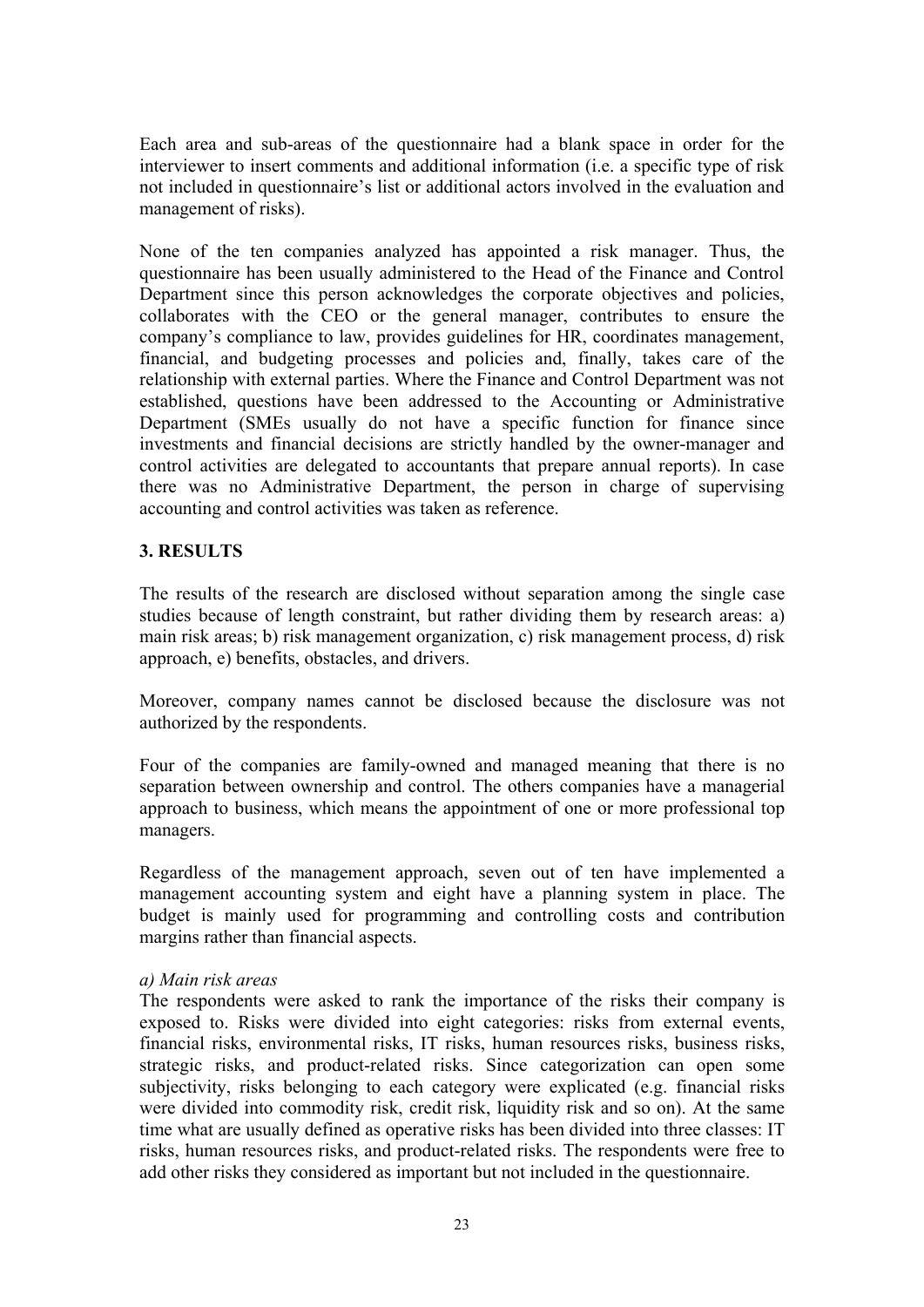It emerged that the most important risks belong to the area of financial risks, followed by external risks, and IT risks.

Credit risk and commodity risk are definitively the most important financial ones. Among the external risks, concerns are mainly related to theft, fire, and damage while natural disasters and vandalism are less important.

Risks related to human resources, business risks, strategic risks, and environmental risks are considered as the less important ones. Two companies state to not be exposed to them. In general, the respondents do not believe that the company's productive processes have a significant environmental impact and, in turn, little attention is paid to the related risks.

The questions about risk importance were ranked into four levels (none, low, medium, high). However, for the sake of simplicity, the answers have been reported in Table 2 and Table 3 by giving "0" to respondents that considered a specific risk of little importance or not important at all, and "1" to those that considered that risk as highly important or of medium importance.

In some cases, the magnitude of risks relies upon the sector in which the company operates. For example, company E considers legislative risks as important because it builds plants in the petrochemical sector where a high compliance with many laws and regulations is required. Company H declares to be highly exposed to reputational and technological risks because it operates in the graphic sector where there are high competitive pressures and many technological innovations for improving the sophistication of graphic products.

|           | <b>RISKS FROM EXTERNAL</b><br><b>EVENTS</b> |          |              |           |              |               | <b>FINANCIAL RISKS</b> |              |              |           | <b>IT RISKS</b> |              |                |
|-----------|---------------------------------------------|----------|--------------|-----------|--------------|---------------|------------------------|--------------|--------------|-----------|-----------------|--------------|----------------|
|           | Fire                                        | Theft    | Damage       | Vandalism | Break-down   | Interest rate | Exchange rate          | Commodity    | Credit       | Liquidity | Data loss       | Hacker       | IT break       |
| Company A | $\theta$                                    | $\theta$ | 1            | $\theta$  | 1            | 1             | 1                      | 1            | 1            | 1         | $\theta$        | $\theta$     | $\theta$       |
| Company B | $\mathbf{1}$                                | 1        | 1            | $\theta$  | $\mathbf{1}$ | $\theta$      | $\theta$               | $\mathbf{1}$ | $\mathbf{1}$ | 1         | 1               | $\mathbf{1}$ | 1              |
| Company C | 1                                           | 1        | 1            | $\theta$  | 1            | 1             | 1                      | 1            | $\theta$     | 1         | $\theta$        | $\theta$     | $\theta$       |
| Company D | $\theta$                                    | $\theta$ | 1            | $\theta$  | 1            | 1             | 1                      | 1            | $\mathbf{1}$ | 1         | $\theta$        | $\theta$     | $\theta$       |
| Company E | $\theta$                                    | $\Omega$ | $\mathbf{1}$ | $\theta$  | $\mathbf{1}$ | $\Omega$      | $\Omega$               | 1            | $\Omega$     | $\Omega$  | $\Omega$        | $\theta$     | $\mathbf{1}$   |
| Company F | 1                                           | $\theta$ | $\theta$     | $\theta$  | $\theta$     | $\mathbf{1}$  | 1                      | 1            | 1            | 1         | $\theta$        | $\theta$     | $\overline{0}$ |
| Company G | $\theta$                                    | 1        | $\theta$     | $\theta$  | $\theta$     | $\theta$      | $\Omega$               | $\theta$     | $\mathbf{1}$ | $\theta$  | 1               | $\mathbf{1}$ | 1              |
| Company H | 1                                           | 1        | 1            | 1         | 1            | $\mathbf{1}$  | $\theta$               | 1            | $\mathbf{1}$ | 1         | 1               | $\mathbf{1}$ | $\mathbf{1}$   |
| Company I | 1                                           | 1        | $\mathbf{1}$ | $\theta$  | $\mathbf{1}$ | $\mathbf{1}$  | 1                      | 1            | $\Omega$     | 1         | $\Omega$        | $\theta$     | $\theta$       |
| Company J | $\mathbf{0}$                                | $\theta$ | $\theta$     | $\theta$  | $\mathbf{0}$ | $\mathbf{1}$  | 1                      | $\mathbf{1}$ | $\Omega$     | $\Omega$  | $\Omega$        | $\mathbf{0}$ | $\mathbf{1}$   |

|  |  |  |  | Table 2. Ranking of the most important risks |  |
|--|--|--|--|----------------------------------------------|--|
|--|--|--|--|----------------------------------------------|--|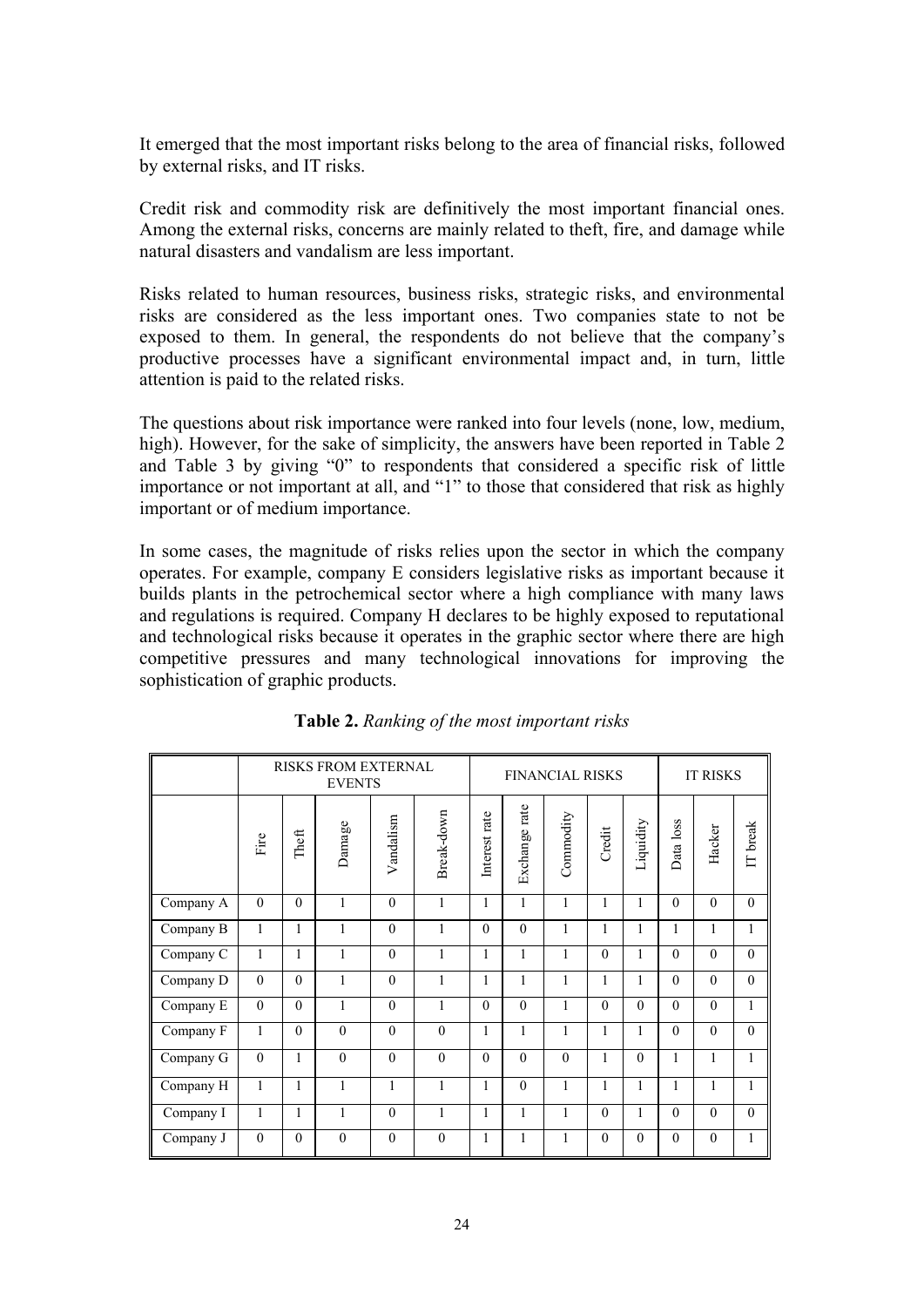|           | <b>HUMAN</b><br><b>RESOURCES</b><br><b>RISKS</b> |          | <b>ENVIRONME</b><br><b>NTAL RISKS</b> |              | PRODUCT-<br><b>RELATED RISKS</b> |                                |              | <b>BUSINESS</b><br><b>RISKS</b> |              |                     |                    | <b>STRATEGIC</b><br><b>RISKS</b> |              |                      |
|-----------|--------------------------------------------------|----------|---------------------------------------|--------------|----------------------------------|--------------------------------|--------------|---------------------------------|--------------|---------------------|--------------------|----------------------------------|--------------|----------------------|
|           | Safety                                           | Talents  | Pollution                             | Damage       | Production<br>stop               | compliance<br>$\sum_{i=1}^{n}$ | Replacement  | Regulation                      | Legal        | political<br>Socio- | sconomic<br>Macro- | change<br>Tech                   | Reputation   | Strategy-<br>related |
| Company A | $\Omega$                                         | $\theta$ | $\theta$                              | $\theta$     | $\theta$                         | $\theta$                       | $\theta$     | $\Omega$                        | $\theta$     | $\theta$            | $\theta$           | $\theta$                         | $\theta$     | $\mathbf{0}$         |
| Company B | 1                                                | $\theta$ | $\theta$                              | $\theta$     | $\theta$                         | $\theta$                       | 1            | $\theta$                        | $\theta$     | $\theta$            | $\theta$           | $\Omega$                         | $\theta$     | $\boldsymbol{0}$     |
| Company C | 1                                                | $\theta$ | $\theta$                              | $\theta$     | 1                                | $\mathbf{1}$                   | 1            | n.g.                            | $\mathbf{0}$ | $\theta$            | $\theta$           | $\Omega$                         | $\theta$     | $\boldsymbol{0}$     |
| Company D | $\theta$                                         | $\theta$ | $\theta$                              | $\theta$     | $\theta$                         | $\theta$                       | $\theta$     | $\mathbf{0}$                    | $\theta$     | $\theta$            | $\theta$           | $\Omega$                         | $\theta$     | $\boldsymbol{0}$     |
| Company E | $\theta$                                         | $\theta$ | $\theta$                              | $\theta$     | $\theta$                         | $\theta$                       | $\theta$     | 1                               | 1            | $\theta$            | $\mathbf{1}$       | $\Omega$                         | $\theta$     | $\mathbf{0}$         |
| Company F | $\theta$                                         | $\theta$ | $\theta$                              | n.g.         | $\theta$                         | $\mathbf{1}$                   | 1            | $\theta$                        | $\theta$     | $\theta$            | $\mathbf{1}$       | 1                                | 1            | $\mathbf{1}$         |
| Company G | $\theta$                                         | $\theta$ | $\theta$                              | $\theta$     | $\theta$                         | $\Omega$                       | $\theta$     | $\mathbf{1}$                    | n.g.         | $\theta$            | $\theta$           | $\Omega$                         | 1            | $\mathbf{0}$         |
| Company H | 1                                                | 1        | $\theta$                              | $\theta$     | $\theta$                         | $\Omega$                       | $\mathbf{0}$ | $\mathbf{0}$                    | $\theta$     | $\theta$            | $\theta$           |                                  | $\mathbf{1}$ | $\mathbf{1}$         |
| Company I | 1                                                | $\theta$ | $\theta$                              | $\theta$     | $\mathbf{1}$                     | 1                              | $\mathbf{1}$ | $\mathbf{0}$                    | $\theta$     | $\theta$            | $\theta$           | $\theta$                         | $\theta$     | $\boldsymbol{0}$     |
| Company J | $\mathbf{0}$                                     | $\theta$ | $\mathbf{0}$                          | $\mathbf{0}$ | $\theta$                         | $\boldsymbol{0}$               | $\mathbf{0}$ | $\mathbf{0}$                    | $\mathbf{0}$ | $\mathbf{0}$        | $\mathbf{0}$       | $\Omega$                         | $\mathbf{0}$ | $\boldsymbol{0}$     |

**Table 3.** *Ranking of less important risks*

#### *b) Risk management organization*

None of the companies investigated have either appointed a risk manager or established a specific function or department for risk management. However, companies D and J identified a person that is informally in charge of managing all company risks. Interestingly, the Chief Accountant and Tax Officer of company J disagrees on the benefits of both appointing a chief risk manager and implementing risk management in a holistic fashion. Company E relies on an external professional who receives an annual budget for managing risk. It represents the only case where there is willingness to establish a specific risk management function within the company in the future.

We found that many of the same personnel are involved in risk management activities, especially the Board of Directors, first level managers (i.e. Head of Departments or Functions), and the Planning and Control Department. However, in some cases the Administrative Department, the Control Body, the Finance Department and the Internal Auditing are also involved (see Table 4).

It also emerges that in two companies just one faction is involved in risk management. At Company A, risk management is in the hands of the Planning and Control Department, while only first level management is involved in risk management at company D.

The interviews indicated that owner-managers are involved in risk management but do not always have full control over the company risk exposure. Also, the employees that eventually are appointed as risk owners, if any, have a quite limited autonomy and budget for the risk management purpose.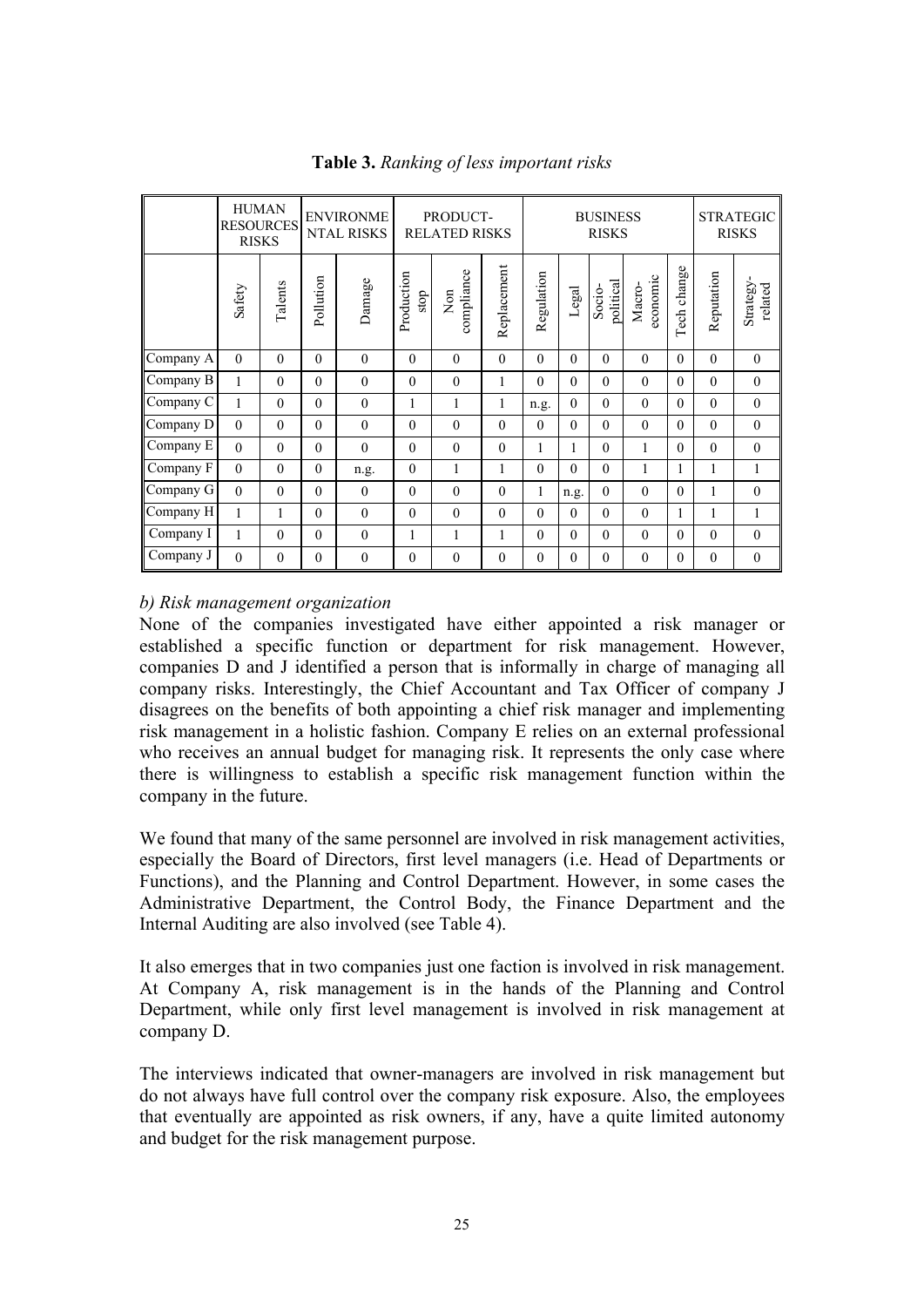When respondents were able to quantify risks, it emerged that most of companies dedicate internal resources to risk management activities for about 2% of the total turnover. Just one company affirms that up to 4% of resources are allocated to risk management activities.

|           | <b>BOARD</b> | <b>CONTROL</b><br><b>BODY</b> | <b>MANA</b><br><b>GEMENT</b> | <b>PLAN</b><br><b>&amp;CONTROL</b><br>DEPT. | <b>ADMINISTR.</b><br>DEPT. | <b>FINANCE</b><br>DEPT. | INT.<br><b>AUDITING</b> |
|-----------|--------------|-------------------------------|------------------------------|---------------------------------------------|----------------------------|-------------------------|-------------------------|
| Company A |              |                               |                              | $\mathbf x$                                 |                            |                         |                         |
| Company B | $\mathbf x$  |                               | $\mathbf x$                  | $\mathbf x$                                 |                            |                         | X                       |
| Company C | $\mathbf X$  | $\mathbf X$                   |                              |                                             |                            |                         |                         |
| Company D |              |                               | $\mathbf X$                  |                                             |                            |                         |                         |
| Company E | $\mathbf x$  |                               | $\mathbf X$                  |                                             |                            |                         |                         |
| Company F | $\mathbf x$  | $\mathbf x$                   | $\mathbf X$                  |                                             | $\mathbf X$                | $\mathbf x$             |                         |
| Company G | $\mathbf x$  |                               |                              | $\mathbf X$                                 | $\mathbf X$                |                         |                         |
| Company H |              |                               | $\mathbf X$                  |                                             | $\mathbf X$                | $\mathbf x$             |                         |
| Company I | $\mathbf x$  |                               |                              | $\mathbf X$                                 |                            |                         |                         |
| Company J | $\mathbf x$  | X                             | $\mathbf x$                  | $\mathbf X$                                 | $\mathbf{x}$               |                         | $\mathbf X$             |

**Table 4.** *Actors involved in risk management activities*

#### *c) Risk management process*

The questionnaire investigated the risk management process by asking questions about activities commonly established and acknowledged by the literature: risk identification, risk assessment, risk responses, risk communication and monitoring.

Companies mainly recur to a combination of brainstorming, meetings, and process analysis in order to identify risks, but in two cases just one of these techniques is used. Surprisingly, three companies (E, D and L) also use scenario analysis beyond the above-mentioned techniques. None interview or survey personnel to detect risk sources or the causes of certain events (such as injuries).

Once identified, risks are assessed using many criteria: likelihood, economic impact, financial impact, and the consequence on the achievement of strategic objectives. What seems to be less important is the effect of the event on company reputation (half of the companies consider it as not important or little important). The assessment activity is mainly carried out by using excel sheets. In just one case (company E) selfmade, ad-hoc software is in place.

Once risks are prioritized based on their assessment, the best risk response is chosen.

Risk retention is undertaken either by establishing risk reserves in the balance sheet or recurring to insurances or both. Risk transfer occurs when recurring to insurances. Companies often refer to the financial or economic impact as criterion in deciding whether to transfer or accept risk. When this is not the case, other criteria may be utilized such as the source of risk (e.g. there is risk acceptance for internal risks and transfer for external ones) or the availability of previous established reserves in the balance sheet.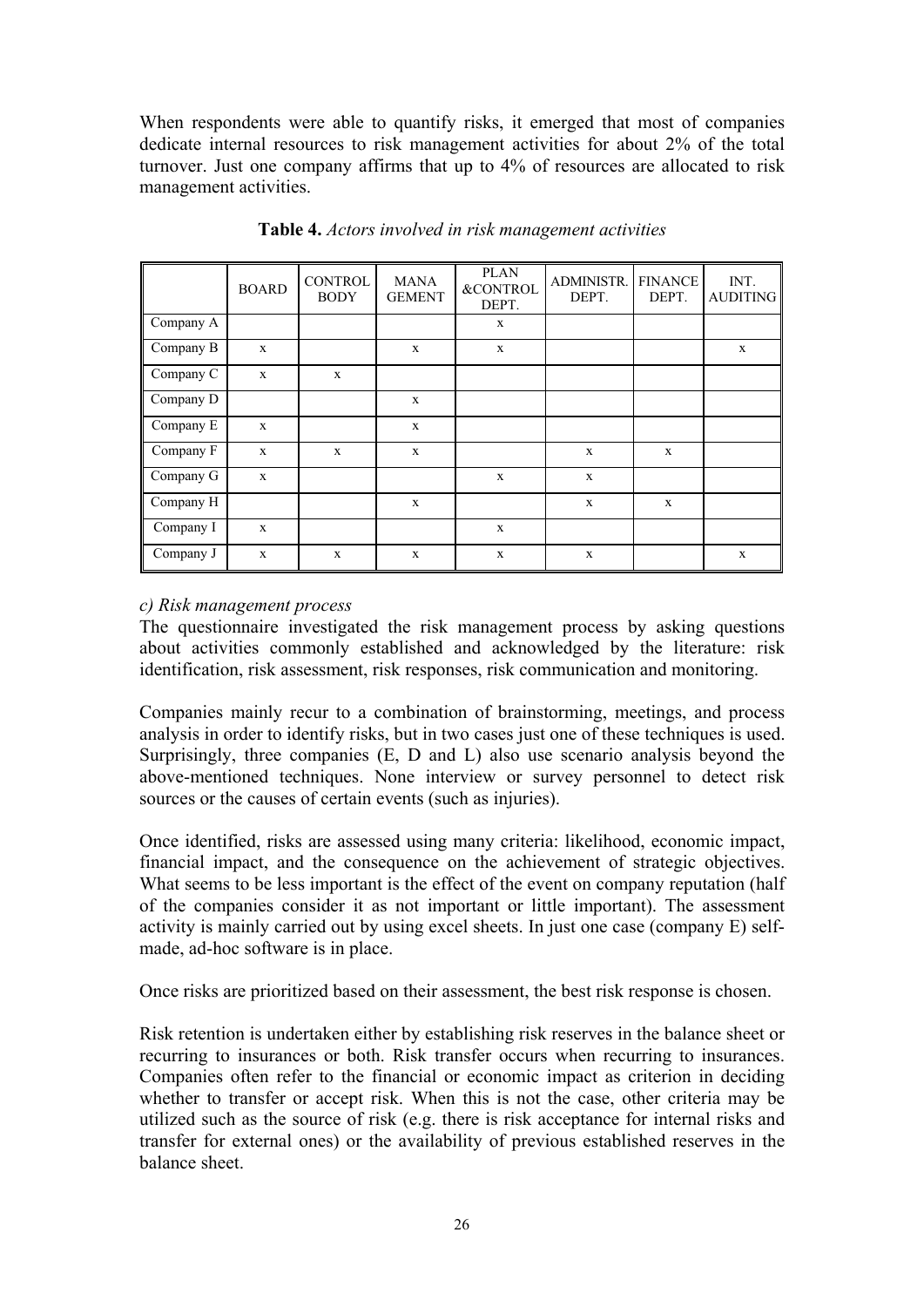Obviously the responses undertaken by the companies for managing risks rely upon the type of risk. Risks generated by external events are almost always managed by establishing an insurance coverage. Except company D that carries out just maintenance activities, all the other companies use insurances together with at least another risk measure. Eight of them undertake maintenance activities and five implement internal prevention programs.

With regard to financial risks, eight out of ten companies just establish a client database that reports their trustworthiness, thus confirming that credit risks are the most important. The majority of the companies use just one tool for managing financial risks, while company B uses both credit insurance and client database and company F recurs to financial tools both negotiated by financial institutions (e.g. forward) and in the free financial market (e.g. futures).

Financial risks are usually managed by the Administrative Department that uses excel sheets to report the trend of commodity prices, interest rate, and exchange rates. The interviews show that the management of financial risks is not a formalized and structured process. Respondents state that financial management can be improved and enhancements can be made regarding raw material purchase policies that should allow the mitigation of commodity risks.

Human resources risks are managed by combining from two to five measures. All but company B are compliant with the Italian legislative decree n. 81/2008 "Safety and health in the workplace" which requires continuous preventive management of safety and security by the identification of risks (e.g. hazardous emissions, electromagnetic field) and their sources, the minimization of risks, the continuous control of the preventative measures undertaken, and the appointment of key persons in charge of preventative and protection management.

9 out of 10 companies also comply with the Italian legislation that requires them to pay an insurance premium to the National Institute for Injuries in the Workplace (INAIL) in case their work conditions are considered dangerous.

Moreover, 7 out of 10 companies train the workforce about both the use and the upgrade of machineries as well as about the principles of a good management and maintenance of assets.

Three companies have an insurance that covers the employee liabilities. Company E, which is the only one recurring to a mix of five different response tools for managing human resources risks, is also the only that received the OHSAS 18001-18002 certification "Occupational Health and Safety Assessment Service". This certification is seen as a tool for both being compliant with the regulations and improving the reputation of the company in compliance.

The corporate function in charge of managing human resources risks varies depending on the company and it may either be the HR Department, Production or the Administrative Department. Rarely the CEO (that is usually the company owner) is the risk owner.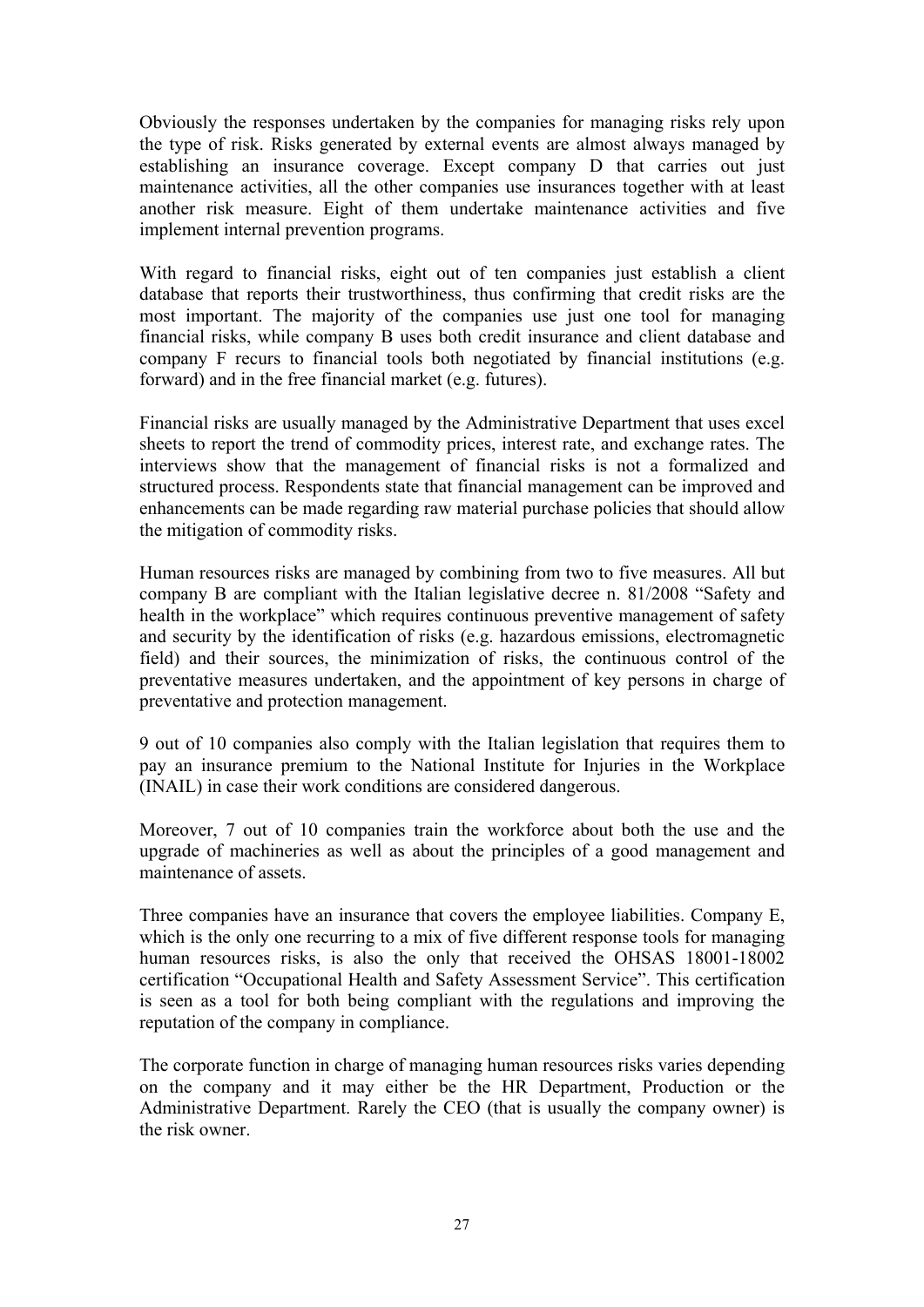Beyond the compliance with the monitoring and reporting activities required by the Italian legislative decree n. 81/2008, risks related to human resources are not managed in a formal and structured way and their communication flow is not continuous.

With regard to environmental risks, the respondent of company D does not know how they are handled while company J believes to not be exposed to it. Six companies have an insurance coverage for third-party liability. Company B got the ISO 14001 certification (which attests a company's compliance with international standards for environmental management) and is the only one that prepares a social report that discloses the environmental risks and how they are being managed. Company A, which carries out the recycling of textile waste and shreds, does not have either of the above-mentioned tools.

Seven companies manage IT risks in compliance with the Italian Legislative Decree 196/2003 (Privacy Unified Code) that, for example, requires the companies to prepare a planning document on data safety annually. Also IT recovery or backup systems have been implemented (by seven companies in total), however the backup copies are not kept far from the plants in safe places.

Four companies implement both the measures required by the Legislative Decree 196/2003 and IT recovery plans, while the others recurs to one of them in combination with ISO 9000 certification and/or public-liability insurance.

The interviews show that the companies do not monitor and report the data loss or any other events connected to an adequate data and information management. Just company J has established a specific privacy function within the company that is in charge of managing all the aspects related to IT and communication processes (e.g. enlarging the use of Intranet from clients).

Risks related to products are managed in seven cases with control procedures and tests whose outcomes are compared with the technical features of the products, client requirements, and eventual regulations. Five companies are also compliant with ISO 9001:2008 standards. Three companies got industrial certifications that are related to the specific products they manufacture.

In two cases, public-liability insurances for covering costs related to product returns are adopted, but always in combination with control procedures on products or quality certifications.

The most used measures undertaken for managing strategic risks and business risks are marketing strategies for preventing bad market positioning or delays in entering new markets. In three cases market analysis are conducted. Half of the companies have adopted the organization and management model required by the Legislative Decree 231/2001 while four have third-party liability insurances in place.

Interestingly, half of the companies recur to external consultants for risk management. Three companies hired an external consultant for legal risks. Others use consultancy for environmental risk, financial risks or certifications.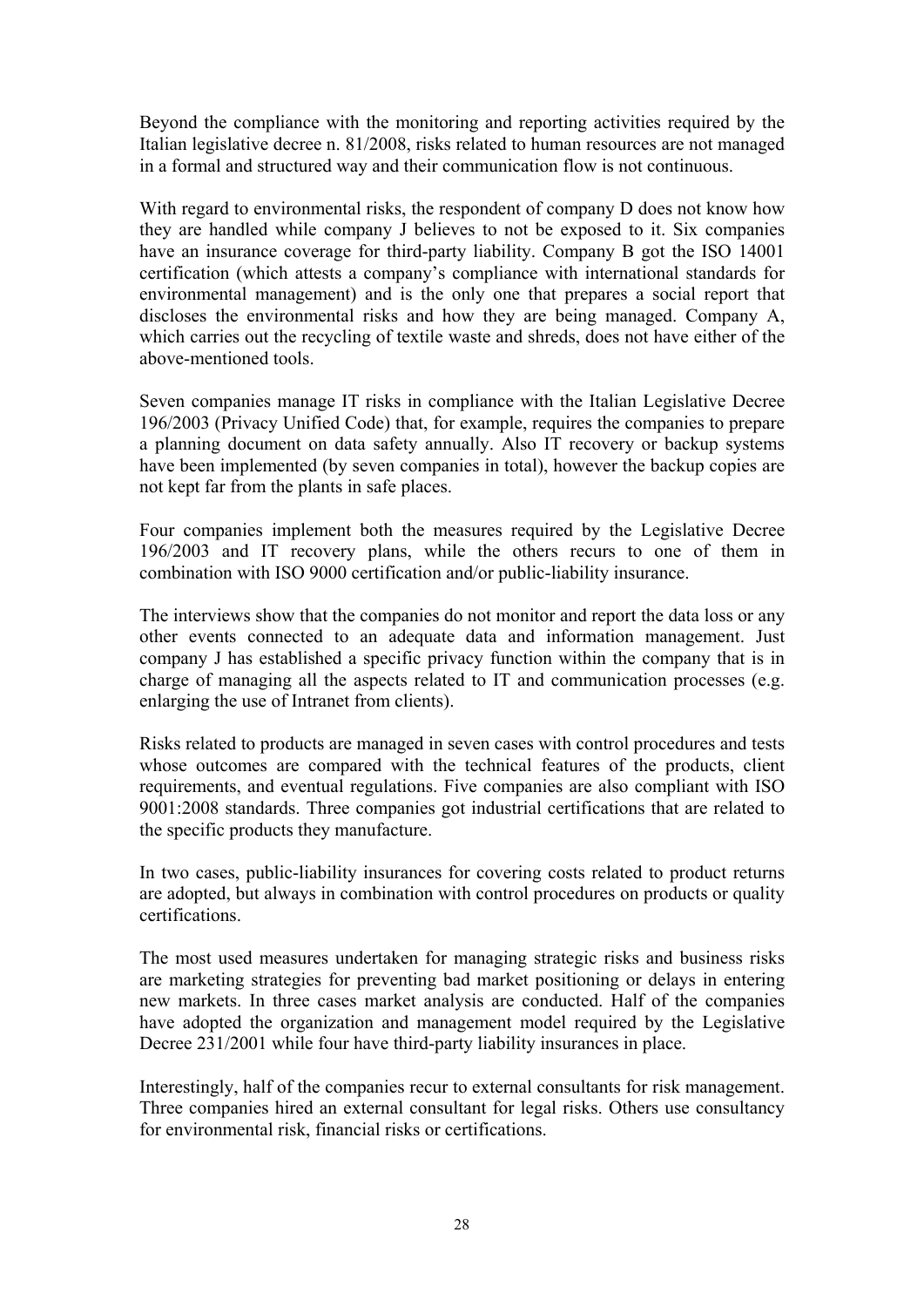Once the risk has been responded to, reports should be prepared outlining what actions were undertaken. However, just company E and company I prepare risk reports. Company E is one of the three companies that communicate risks throughout the organization for each risk category that has been previously identified.

#### *d) Risk management approach*

When respondents were asked about the risk management approach that their company follows, contradictory answers emerged. In particular, seven of them state that the approach is either partially integrated or highly integrated throughout the company. However, at another point of the questionnaire all these companies (with the exception of company G) state that different people and departments manage risks in silos.

Looking at the control questions, it emerged that companies A, B, C, J, and H can be classified as companies following a traditional risk management approach. These companies share all the same following features: : i) risk management does not affect the setting of strategic plans; ii) risk management is aimed at managing threats; iii) risk management is rarely executed and risks are managed in silos and just when they materialize and there is an immediate exposure; iii) risk management responsibilities are given to those people that are closest to the risk consequences; iv) there is no risk reporting; v) risk communication is low or absent; vi) risk owners are not appointed for all risk categories.

Those having a traditional risk management approach are also the ones that see risk management as a costly activity and a mere duty required by legislation. At the same time, in some cases (see company C), advanced risk management practices are not held as necessary because of both the low company risk exposure and the ability of being flexible to changes.

Companies F, G and I seem to follow a mix of traditional and integrated approaches. They are characterized by some advanced practices but they also share the absence of a transversal approach to risk management, risk reporting and appointment of risk owners for all the identified risk categories to which the company is exposed (see company F and I). Moreover respondent I states that the company does not need risk management policies because the company is flexible to external changes.

Finally, companies D and E state to have a holistic risk management. In these two cases: i) risk management supports the preparation of strategic plans and risk owners are appointed accordingly; ii) risk management is aimed at recognizing the risks to avoid and those to manage in order to get a competitive advantage; iii) risk management is continuous, proactive, and focuses on both short term and long term risk exposures; iv) risks are managed throughout transversal processes; v) a full and integrated risk reporting is prepared; vi) risk communication flows throughout the company.

Respondents D and E believe that risk management is not a waste of money but rather an investment in the long run that will better help the company identify and react to the future scenarios and challenges.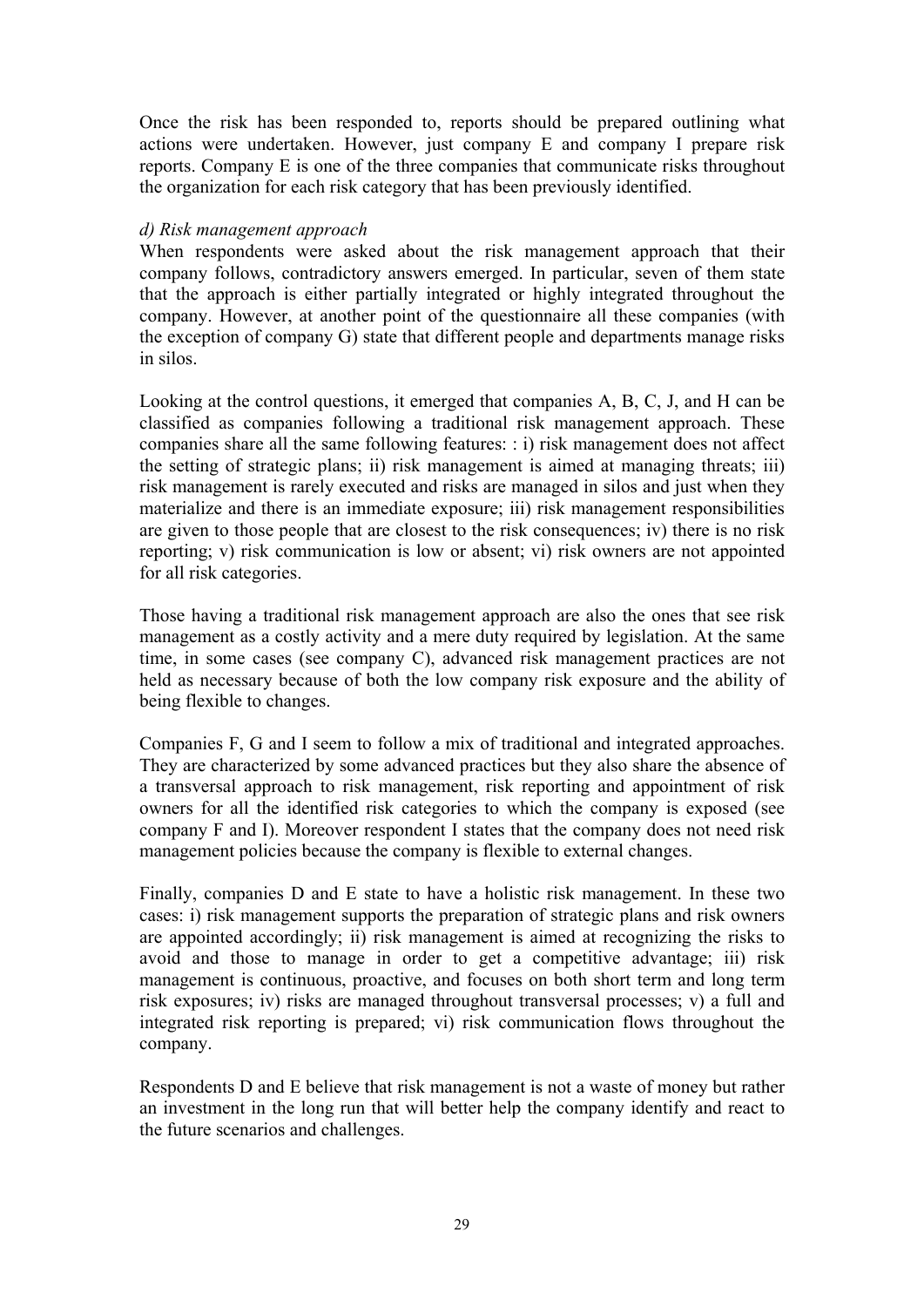Looking at the specific risk exposure of companies (expressed by the number of relevant risks that respondents believe to be exposed to), there seems to be no correlation between how big is the perception of exposure and the approach followed. For example, companies A and D rank risks quite in the same way, but they follow opposite risk approaches.

However, it is worthy to underline that among those having holistic risk management systems in place or a coexistence of approaches, just companies E, G, and I state to have risk management objectives that are linked with the company strategic objectives.

In none of the cases, formalized frameworks such as ERM or ISO standards have been adopted.

#### *e) Benefits, obstacles and drivers*

Companies were asked to identify the drivers, obstacles and benefits to implementing holistic risk management systems. Two major drivers were described: 1) the evolution of the legislation and regulations regarding risk management and 2) the increasing attention that stakeholders pay to the management of risks. Moreover, the companies admit to be exposed to an increasing variety of risks, which get more and more severe over time. Finally, banks are playing an important role in fostering risk management. However, Basel II has not directly affected the implementation of advanced risk management systems. Even if a better management of risks would improve the assessment of the firm by the bank, the link between debt and quality of risk management is stated to be indirect and not easily quantifiable. For almost all companies of the sample, the amount of funds received from banks has been kept the same, if not increased, over time.

Respondents have identified three major obstacles to the implementation of holistic risk management. First of all, they indicate the lack of human resources that have the necessary skills and competences. Also, there is a wide lack of risk culture and awareness about the importance of risk management. The last major issue is the lack of financial resources to invest in risk management activities.

In addition, seven respondents believe that the lack of homogeneous methodologies used for risk assessment hinder the advancement of risk management, while such an aspect is considered as totally irrelevant by the remaining companies.

The inadequacy of information systems dedicated to collect and analyze data seems to have little relevance for the integration of risk management practices.

Respondents seem to totally agree about the benefits of a holistic risk management system which are: i) cost optimization and efficiency of risk management programs by removing redundant controls and consolidating the decisions of risk transfer or risk retention; ii) better ability of identifying transversal risks and attitude to risk management that might in turn provide a competitive advantage; iii) ability of preparing integrated risk reporting to be provided to the Board of directors.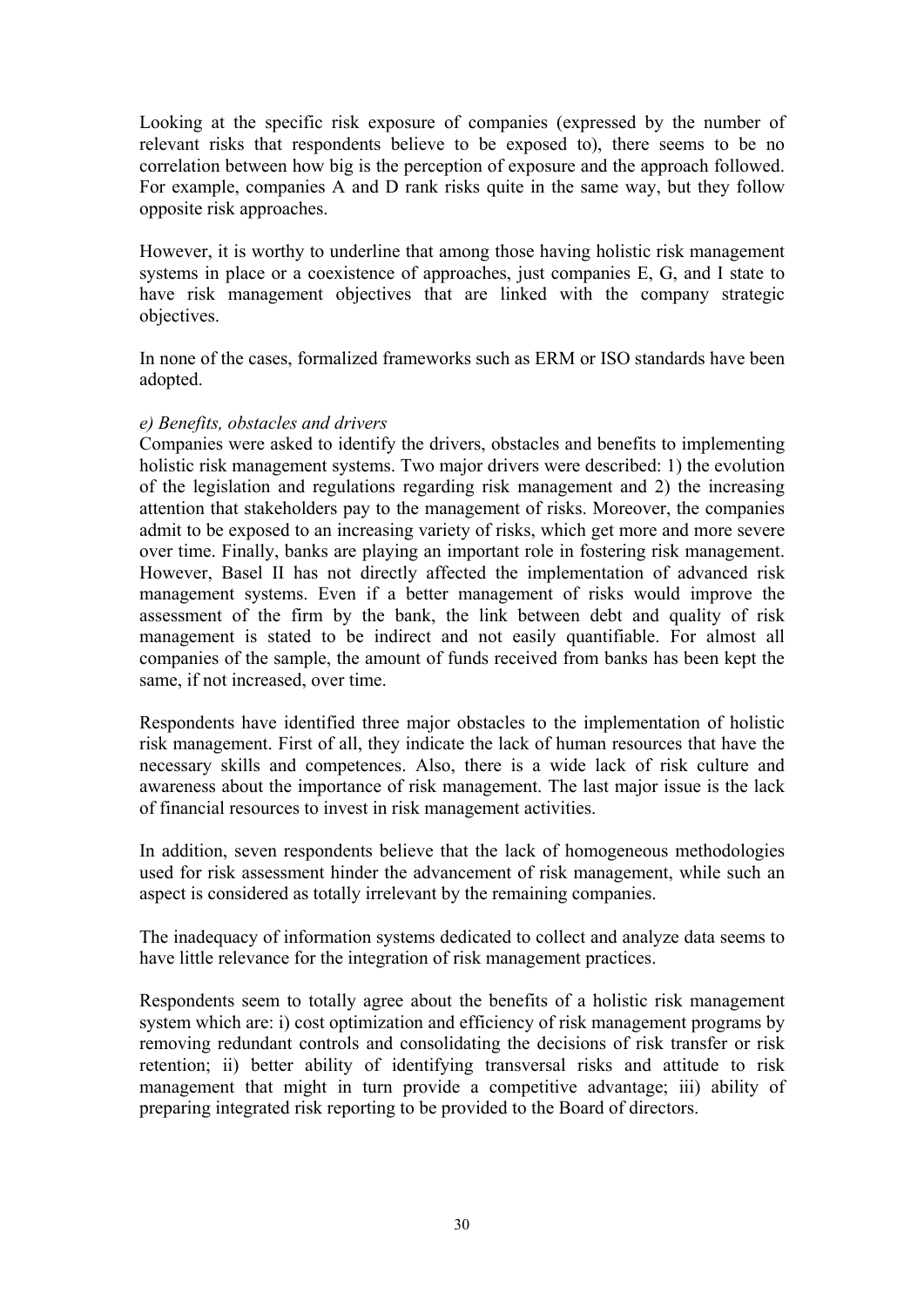#### **4. DISCUSSION**

Results emerged from case study analysis show that financial risks, risks deriving from external events, and IT risks are considered as the most important ones. However, since the categorization of risks was really detailed, it was possible to identify the specific risks that are on average more important compared to the others. In particular, among financial risks, credit and liquidity issues result essential. Fire, theft, damage, and activity breakdown are central among the risks deriving from external events, while IT breakdown is on average the biggest concern for the respondents among the category of IT risks. Conversely to the results of Pradana and Bandula (2012) and ICAEW (2005), strategic, operative, and people risks are not that important for Italian SMEs.

The empirical analysis also indicates that risk managers are never appointed, thus confirming the results of previous researches (e.g. Matthews and Scott, 1995). However, there is one company that currently refers to an external consultant and is planning to establish a specific risk management function.

External risk consultants are hired for managing some of the risks (e.g. legal or financial risks) or with the aim to provide support for certifications, showing that the internal risk management process is usually not formalized, or at least not enough structured, for a proper management of the company risk exposure. As stated by the respondents, the lack of human resources with adequate risk management skills and competencies is a big issue.

Actors usually involved in risk management activities are the Board of Directors, the first level management, and the Planning and Control Department. When risk owners are identified and appointed, they have a quite limited autonomy and budget for the risk management purpose, thus indicating a low priority given to risk management as well as a centralization of power in the hands of owner-managers. The latter are involved in risk management, but they do not always have full control and supervision over the company risk exposure, confirming the results of Smit and Watkins (2012). A cultural problem is thus evident.

Risk identification is carried out mainly recurring to brainstorming, meetings, and process analysis. Thus, there is a wide recourse to informal approaches and unorganized procedures for risk identification. Surprisingly three companies use also scenario analysis together with the above-mentioned techniques. The focus on some risks rather than on others is explained by the specific sector each company operates in, but also by managers' personal experience and availability of historical data. Attention is not paid to risks related to events that did not frequently occur in the past.

Risks are assessed by looking at the likelihood of event occurrence, economic impact, financial impact, and possible consequences on the achievement of strategic objectives. Risk assessment is mainly carried out by using excel sheets, while just one company uses a self-made ad-hoc software. The risk management sophistication is still rudimentary, but this is probably due to the lack of financial resources.

The risk responses undertaken are company-specific, but many common behaviours emerge.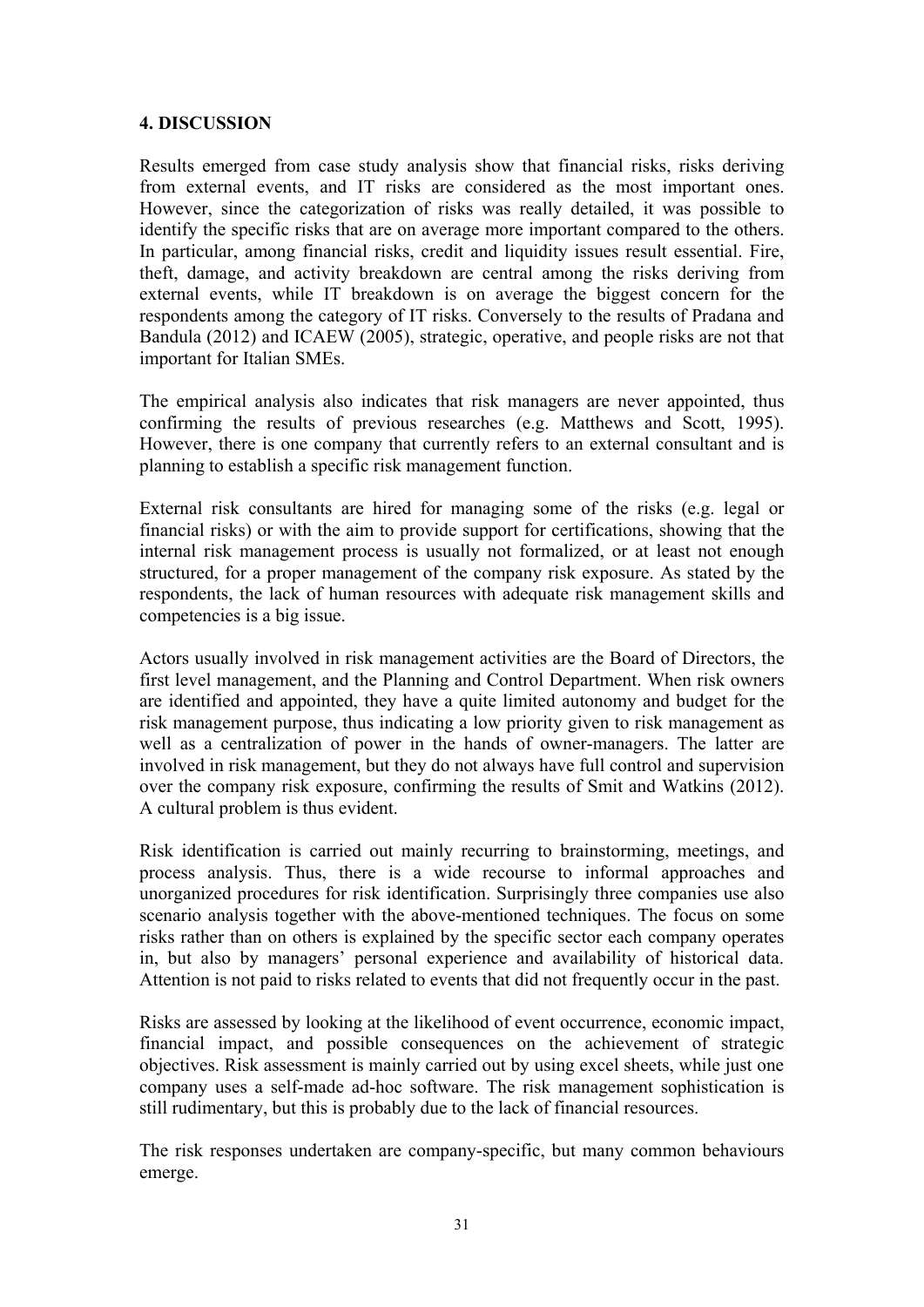Risks generated by external events are almost always handled by insurances with at least another risk measure such as maintenance activities and internal prevention programs.

Companies that state to be exposed to environmental risks transfer them and comply with legislative requirements without going far beyond.

Financial risk management is neither formalized nor structured. Credit risks are mainly managed by improving the company information system. The recourse to financial instruments (e.g. derivatives) for managing financial risks is rare.

Human resources risks are also not managed in a formal and structured fashion and their communication is often narrowed down to the legislative requirements. Companies mainly comply with regulations (legislative decree n. 81/2008) and undertake other measures such as personnel training and payment of an insurance premium.

The majority of companies manage IT risks by being compliant with Legislative Decree 196/2003 or establishing IT recovery or backup systems that are either both in place or adopted together with ISO 9000 certification and/or public-liability insurance. None exceeded the legislative requirements adopting, for example, the ISO 27001:2005 (Information Security Management System).

Product-related risks are mainly managed with control procedures and certifications. Sometimes insurances are adopted but always combined with certifications.

Companies do not seem to be exposed to business risks. However, respondents state to manage them through marketing, market analysis, and compliance with the Legislative Decree 231/2001.

Risk reporting is rare and so it the risk communication throughout the company. Even if results cannot be generalized, the risk approach of Italian companies seems to be reactive rather than being a proactive one. In half of the companies examined risks are managed in isolation: specific risk owners manage and are accountable for the risks that are under their jurisdictions. Financial risks are managed by the Administrative Department that uses excel sheets to report the trend of commodity prices, interest rate, and exchange rates. The corporate function in charge of managing human resource risks might be either the HR Department, Production or the Administrative Department. Rarely the CEO (that is usually the owner) is the risk owner.

There is little formalization and risk identification is limited to those the companies are familiar with. Moreover, there is a short-term risk time horizon as already noted by Henschel (2010). No formal risk reporting procedures are in place.

Those having a traditional risk management approach are also the one that see risk management as a costly activity and a mere duty required by legislation. When this is the perspective, informality of the process is the rule and risk management activities are quite rudimentary as described by Henschel (2006).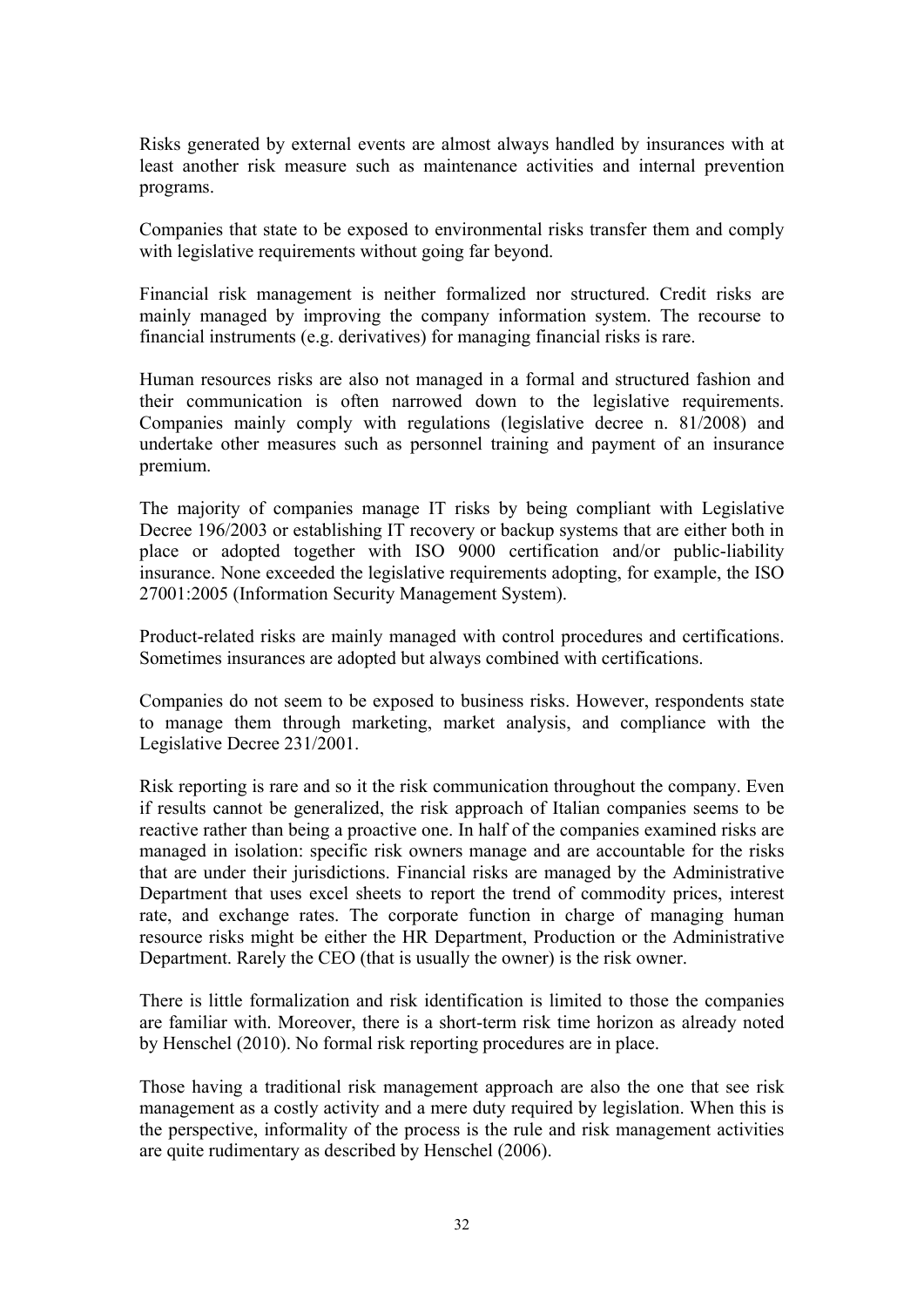However, the other half of the sample seems to experience a different level of advancement in risk management approaches. These five companies diverge from the previous ones because they tend to adopt more advanced risk identification techniques (such as scenario analysis) and risk assessment methods. Also in this group there is a higher concentration of certifications.

Aiming to be more precise, a further distinction within the group of "advanced" companies can be made.

In particular, on one hand, a mix of traditional and holistic approaches coexists in three companies (F, G, I), confirming the idea that risk management practices can not be classified into a clear cut scheme (Mikes, 2005). For example, companies F and G use scenario analysis and they carry out risk management activities that in part are aligned with the traditional view of risk management (e.g. weaknesses of risk reporting and risk communication activities) and in part expression of a holistic attempt of managing risks.

On the other hand, the two remaining companies (D and E) seem to have a more holistic risk management than the previous ones. In fact, their risk management is continuous, proactive, and focuses on both short term and long term risk exposures, it supports the preparation of strategic plans, is aimed at improving company's competitive advantage and is complemented by a full and integrated risk reporting and communications that flow throughout the company. Moreover, these two companies have the same risk infrastructure. Risks are centralized at the Board level and there is also the involvement of the first level management in both of them. Finally, they are the only companies (together with company I which follows a mix of approaches) having risk management objectives that are linked with the company strategic objectives. In all the other cases such a link is absent.

Regardless these differences, all respondents but one recognize the need of holistic risk management because the increasing amount of risks and uncertainty they face. Stakeholders and banks also play an important role as they expect companies to manager their risks and assess them based on risk management systems. Contrary to what the literature indicated (e.g. Altman *et al*., 2008), Basel II seems not important.

The lack of human resources, risk culture, and financial resources are the main obstacles to advancement of risk management toward a holistic system. Even if one respondent did not agree about the benefits of having a holistic risk management system, others recognize that it may produce many advantages such as consolidating the decisions of risk transfer or risk retention as well as reporting practices and identifying transversal risks.

#### **CONCLUSIONS**

Based on case study analysis, this research investigated the current state of the art of risk management practices in Italian SMEs.

Results indicate that Italian SMEs perceive the importance of different kinds of risk (not just financial risks but also the ones related to IT breakdown and exogenous events) to which they seem to be exposed. Despite that, no specific risk figure is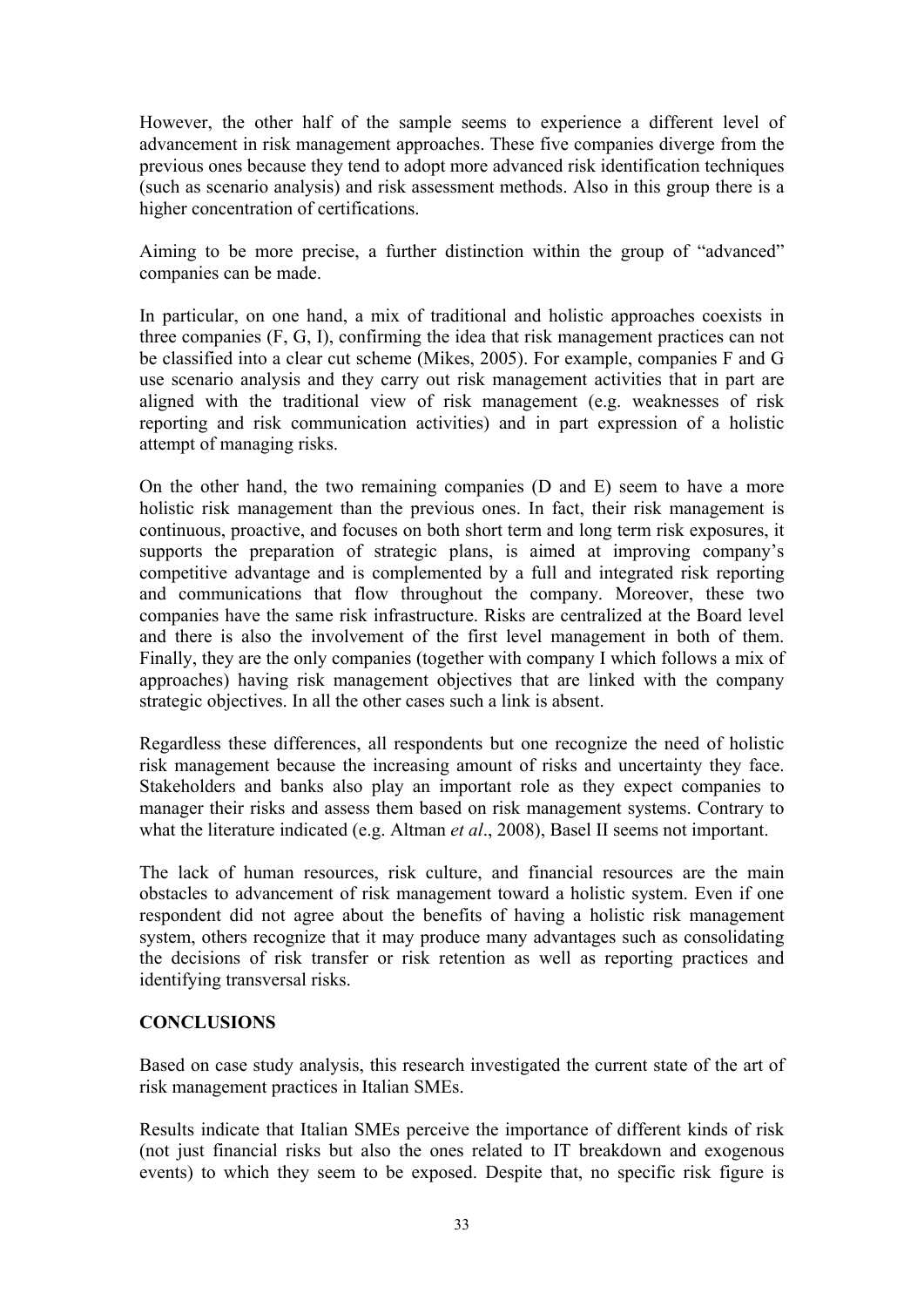appointed and risk management processes are usually not formalized and structured as suggested by the previous literature. The risk identification and assessment activities are quite rudimentary and informal. Also, the risk responses are often limited to compliance with regulations and international standards as well as to risk transfer.

Half of the companies behave and think fatalistically and coherently will identify only very specific risks (that are highly likely and are expected to have a significant impact on the company), which will be transferred to third parties.

Compared to risk management in large companies, SMEs are evidently less advanced. The ones in the sample that seem to have more sophisticated risk management practices (in relative terms) do not adopt formalized risk management systems or risk management international standards. Neither they have developed ad hoc formalized risk management systems, tailored to their specific needs and resources. Just one company developed an in-house software for risk assessment.

However, this does not imply inertia. Some companies have introduced holistic aspects in their risk management activities, although their approach cannot be defined as proactive. In few cases, they link risk management with the corporate strategic objectives, use more sophisticated risk assessment and risk identification tools and have a more integrated risk reporting and risk communication throughout the company.

Actually all the companies interviewed seem to fully understand the potential of having or moving toward a holistic risk management approach, but there are many well-known constraints that stop SMEs at their current stage such as the lack of resources and risk-aware culture.

Thanks to this study the authors aimed to contribute to both the Italian and international literature on SMEs and risk management, following previous attempts made to enlarge the studies about risk management in small companies.

Such stream of literature is underdeveloped, since the studies on risk management are mainly focused on large companies and a lot of work is needed to fill the gap existent especially in Italian studies about risk management considering that the last research was dated back to fifteen years ago.

At the same time, this study also tried to provide useful information to practitioners. A better comprehension of the state of the art of risk management in Italian SMEs can be useful in identifying the internal weaknesses and the related space for improvement. This is particularly important in the current economic scenario where Italian SMEs are experiencing great difficulty in borrowing money from banks.

Of course, the research is not free of limitations such as the small number of companies analysed. An extensive analysis of a larger number companies could support a more generalized understanding of current risk management practices. Moreover, it would be adequate to interview more than one person within the same company such as the CEO, the Board members, and owner-managers when present.

Further research may investigate the explanatory variables of the risk management approach. The research shows that the risk exposure and perception do not explain the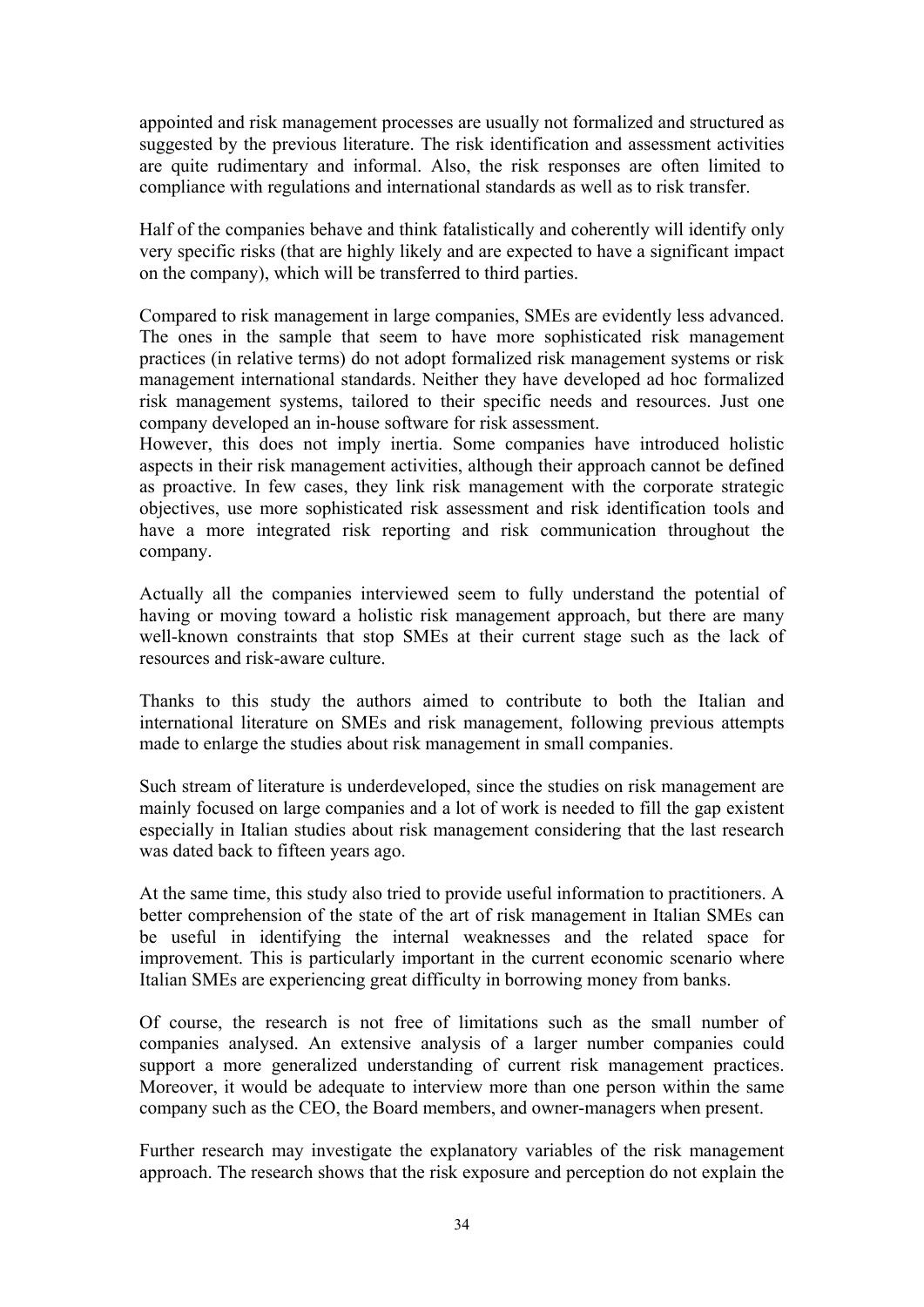approach, but other contextual features may (e.g. the professional background of the CEO or owner-managers or the past occurrence of an unexpected event which has seriously impacted the company performances).

#### **REFERENCES**

- AICPA (2008) *Smart risk management: a guide to identifying and reducing everyday business risks*, New York: AICPA
- Altman, E.I., Sabato, G. and Wilson, N. (2008) "*The Value of Non-Financial Information in SME Risk Management"*, available on-line at http://papers.ssrn.com/sol3/ papers.cfm?abstract\_id=1320612 (retrieved in November 2012)
- Aureli, S. and Salvatori, F. (2012) "An investigation on possible links between risk management, performance measurement and reward schemes", *Journal of Accounting and Management Information Systems*, vol. 11, no. 3: 306-334
- Baird, I.S. and Thomas, H. (1985) "Toward a contingency model of strategic risk taking", *Academy of Management Review*, vol. 10, no. 2: 230-243
- Beasley, M.S., Cune, R. and Hermanson, D.R. (2005) "Enterprise risk management: An empirical analysis of factors associated with the extent of implementation", *Journal of Accounting and Public Policy*, vol. 24, no. 6: 521-531
- Berry, A.J. and Otley, D.T. (2004) Case-based research in accounting. In Humphrey, C. and Lee, B. (Eds) *The real life guide to accounting research*, Oxford: Elsevier
- Bowling, A. (2005) . Mode of questionnaire administration can have serious effects on data quality", *Journal of Public Health*, vol. 27, no. 3: 281-291
- Branson, B.C. (2010) The role of the Board of Directors and Senior Management in Enterprise Risk Management. In Fraser, J. and Simkins, B.J. (Eds) *Enterprise Risk Management. Today's leading research and best practices for tomorrow's executives*, Hoboken: Wiley
- Crouhy, M., Galai, D. and Mark, R. (2006) *The essentials of risk management*, New York: McGraw-Hill
- Eisenhardt, K.M. (1989) "Building Theories from Case Study Research", *The Academy of Management Review*, vol. 14, no. 4: 532-550
- European Commission (2012) "EU SMEs in 2012: at the crossroads", available on-line at http://ec.europa.eu/enterprise/policies/sme/facts-figures-analysis/performance-review/ files/supporting-documents/2012/annual-report\_en.pdf (retrieved in February 2013)
- Gordon, L.A., Loeb, M.P. and Tseng, C. (2009) "Enterprise risk management and firm performance: A contingency perspective", *Journal of Accounting and Public Policy*, vol. 28, no. 4: 301–327
- Hagigi, M. and Sivakumar, K. (2009) "Managing diverse risks: an integrative framework", *Journal of International Management*, vol. 15, no. 3: 286-295
- Henschel, T. (2006) "Risk management practices in German SMEs: an empirical investigation", *International Journal of Entrepreneurship and Small Business*, vol. 3, no. 5: 554-571
- Henschel, T. (2010) "Typology of risk management practices: an empirical investigation into German SMEs", *Journal of International Business and Economic Affairs*, vol. 1, no. 1: 9-29
- Hetland, P.W. (2003) Uncertainty management. In Smith, N.J. (Ed) *Appraisal, Risk and Uncertainty*, London: Thomas Elford
- Hoyt, R.E. and Liebenberg, A.P. (2010) "The value of Enterprise Risk Management", available on-line at http://papers.ssrn.com/sol3/Delivery.cfm/SSRN\_ID1639619\_code 348187.pdf?abstractid=1440947&mirid=3 (retrieved in January 2013)
- ICAEW (2005) "Risk Management among SMEs", available on-line http://www.cpaireland.ie/UserFiles/File/Technical%20Resources/SME%20Resource/IC AEW%20Risk%20mgt%20among%20SMEs.pdf (retrieved in June 2011)
- Islam, A. and Tedford, D. (2012) "Risk determinants of small and medium-sized